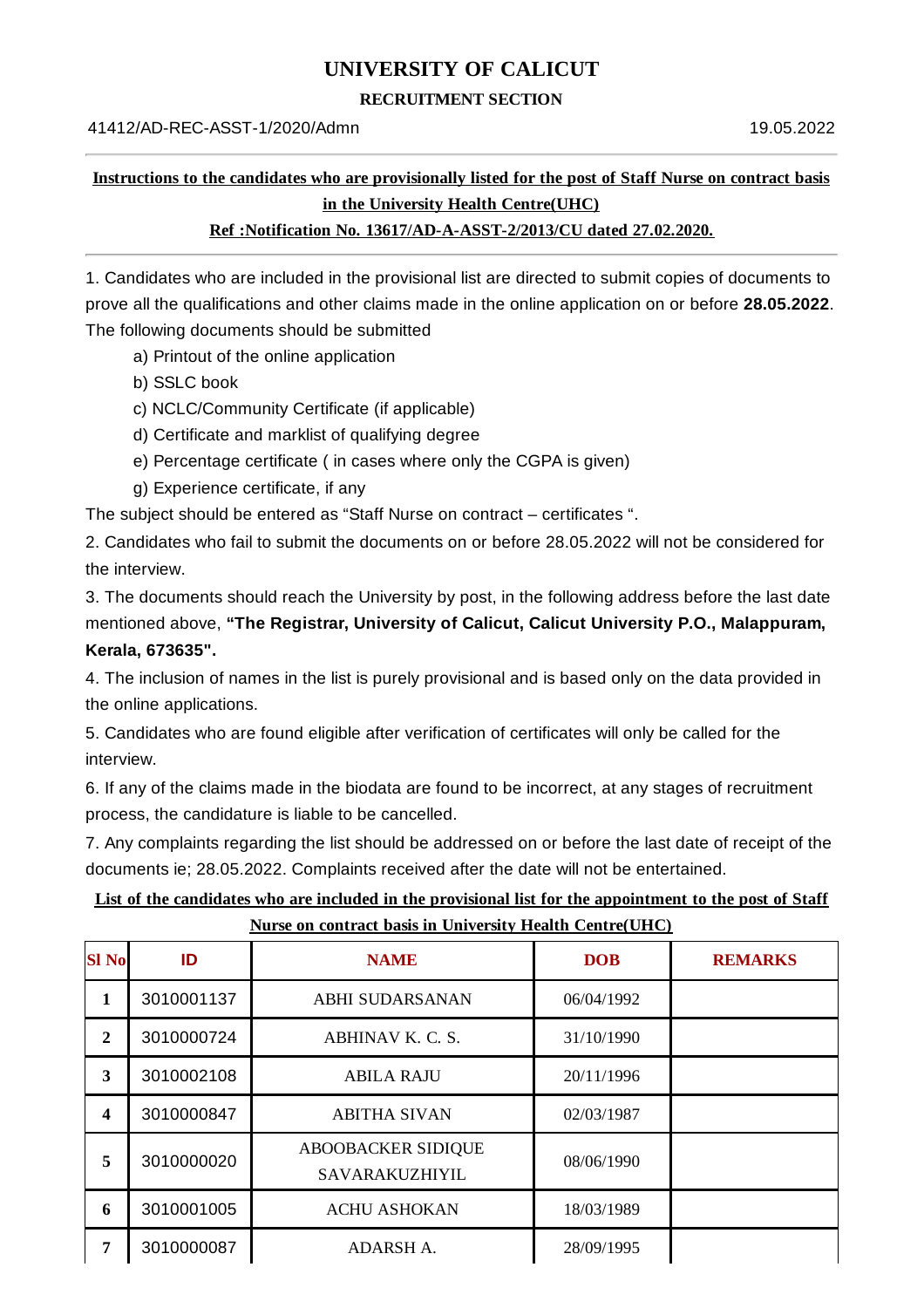| 8  | 3010000547 | <b>ADIL SHAMREED</b>      | 07/04/1996 |  |
|----|------------|---------------------------|------------|--|
| 9  | 3010001235 | ADITHYA K.                | 09/04/1994 |  |
| 10 | 3010001195 | <b>AGNUS MARIA THOMAS</b> | 05/12/1996 |  |
| 11 | 3010000708 | <b>AGY MOHANAN</b>        | 23/07/1998 |  |
| 12 | 3010001049 | AISWARIYA P. P.           | 30/10/1997 |  |
| 13 | 3010001568 | AISWARYA G.               | 23/06/1996 |  |
| 14 | 3010001482 | <b>AISWARYA MATHEW</b>    | 13/10/1996 |  |
| 15 | 3010001333 | AISWARYA P. SHYJU         | 23/11/1996 |  |
| 16 | 3010001778 | <b>AIWE GEORGE</b>        | 17/12/1991 |  |
| 17 | 3010000451 | AJEENA MOL A.             | 29/05/1994 |  |
| 18 | 3010000190 | AJITH S.                  | 01/07/1990 |  |
| 19 | 3010002010 | AJITHAKUMARI M.           | 04/03/1985 |  |
| 20 | 3010001986 | AJMUL FARSANA P.          | 11/08/1996 |  |
| 21 | 3010001351 | AKHIL RAVI P.             | 22/08/1993 |  |
| 22 | 3010000045 | AKHIL V. T.               | 01/09/1995 |  |
| 23 | 3010000868 | AKHIL M.                  | 03/12/1991 |  |
| 24 | 3010001484 | AKHILA C.                 | 20/09/1992 |  |
| 25 | 3010001420 | <b>AKHILA G. NAIR</b>     | 26/04/1991 |  |
| 26 | 3010002157 | <b>AKHILAK</b>            | 23/04/1997 |  |
| 27 | 3010000203 | <b>AKHILA KV</b>          | 08/12/1995 |  |
| 28 | 3010000782 | <b>AKHILA P</b>           | 16/03/1993 |  |
| 29 | 3010000556 | AKHILA SASI               | 10/05/1992 |  |
| 30 | 3010001033 | AKHILA V BHASKARAN        | 13/01/1994 |  |
| 31 | 3010000460 | <b>ALBY CYRIAC</b>        | 27/10/1989 |  |
| 32 | 3010001000 | <b>ALEENA SAJU</b>        | 11/08/1997 |  |
| 33 | 3010000846 | <b>ALEXPANDIAN B</b>      | 24/05/1995 |  |
| 34 | 3010001904 | <b>ALPHONSA AUGUSTINE</b> | 22/09/1984 |  |
| 35 | 3010000226 | <b>AMAL P NAIR</b>        | 06/07/1996 |  |
| 36 | 3010001897 | <b>AMANTA JOY</b>         | 09/07/1989 |  |
| 37 | 3010000769 | <b>AMAR CHAND</b>         | 22/10/1996 |  |
| 38 | 3010001439 | <b>AMBILI A T</b>         | 11/11/1993 |  |
| 39 | 3010001204 | <b>AMBILI JOSEPH</b>      | 22/12/1992 |  |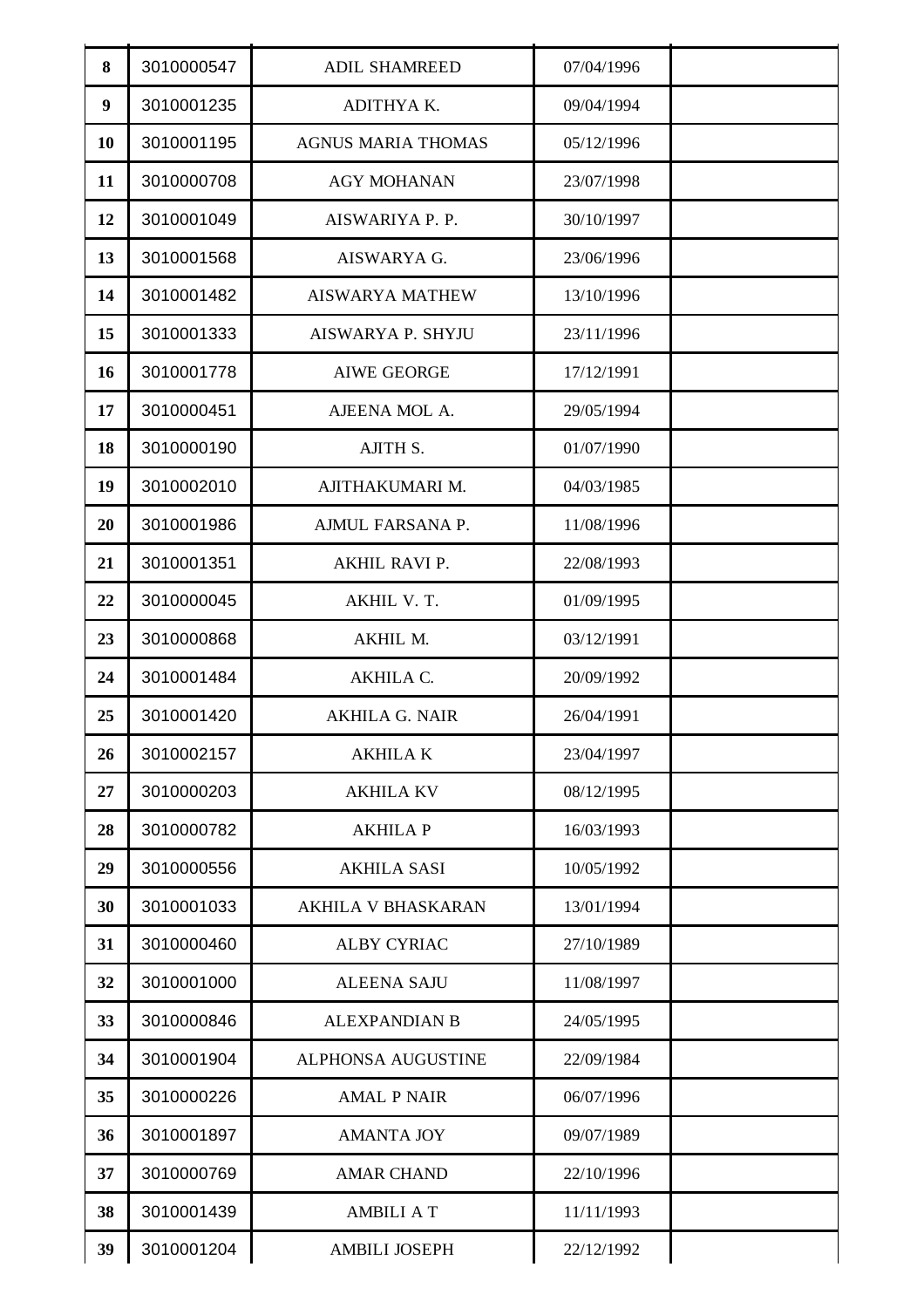| 40 | 3010000088 | AMBILI MAKKOOL MEETHAL     | 29/05/1988 |  |
|----|------------|----------------------------|------------|--|
| 41 | 3010000641 | AMBILI SADANANDAN C.       | 29/03/1993 |  |
| 42 | 3010002004 | <b>AMBILY AUGUSTINE</b>    | 11/10/1989 |  |
| 43 | 3010001692 | AMBILY B.                  | 20/05/1987 |  |
| 44 | 3010001889 | AMITHA C.                  | 05/02/1990 |  |
| 45 | 3010000196 | AMRITHA T. D.              | 09/09/1997 |  |
| 46 | 3010000808 | AMRUTHA H. S.              | 23/05/1996 |  |
| 47 | 3010000891 | AMRUTHA A. S.              | 04/06/1989 |  |
| 48 | 3010000824 | AMRUTHA C.                 | 09/05/1993 |  |
| 49 | 3010001209 | <b>AMRUTHA RAJ</b>         | 23/05/1994 |  |
| 50 | 3010000458 | ANAGHA C. K.               | 01/12/1998 |  |
| 51 | 3010000611 | ANAGHASREE N.              | 21/02/1991 |  |
| 52 | 3010000065 | ANAND A. L.                | 01/09/1988 |  |
| 53 | 3010001730 | ANAND PRASAD G.            | 16/02/1994 |  |
| 54 | 3010001435 | ANCY S.R.                  | 10/10/1996 |  |
| 55 | 3010001236 | <b>ANEESH G. NAIR</b>      | 07/07/1986 |  |
| 56 | 3010000200 | ANEESH KUMAR K.            | 20/08/1987 |  |
| 57 | 3010000470 | <b>ANEESHA JOSEPH</b>      | 17/05/1989 |  |
| 58 | 3010002088 | <b>ANEETA GEORGE</b>       | 03/03/1989 |  |
| 59 | 3010000916 | ANGEL PRASEELA P.          | 05/04/1992 |  |
| 60 | 3010002156 | <b>ANGELA SEBY</b>         | 26/04/1996 |  |
| 61 | 3010001841 | ANIJA DAS P.               | 26/02/1990 |  |
| 62 | 3010001640 | <b>ANILA DIVAKAR</b>       | 26/01/1996 |  |
| 63 | 3010001947 | ANISH P. A.                | 31/05/1987 |  |
| 64 | 3010001882 | ANISHA V.                  | 09/06/1994 |  |
| 65 | 3010001465 | ANISHA P. ISAHAV           | 11/05/1986 |  |
| 66 | 3010001102 | <b>ANISHA SHAJI</b>        | 17/01/1993 |  |
| 67 | 3010000325 | <b>ANIT C. GEORGE</b>      | 10/02/1986 |  |
| 68 | 3010002159 | <b>ANITHA ANAND</b>        | 11/11/1989 |  |
| 69 | 3010001704 | <b>ANITHA MARY MATHEWS</b> | 30/07/1997 |  |
| 70 | 3010001697 | <b>ANITHA MATHEW</b>       | 24/01/1990 |  |
| 71 | 3010001987 | ANITHA P.                  | 11/05/1988 |  |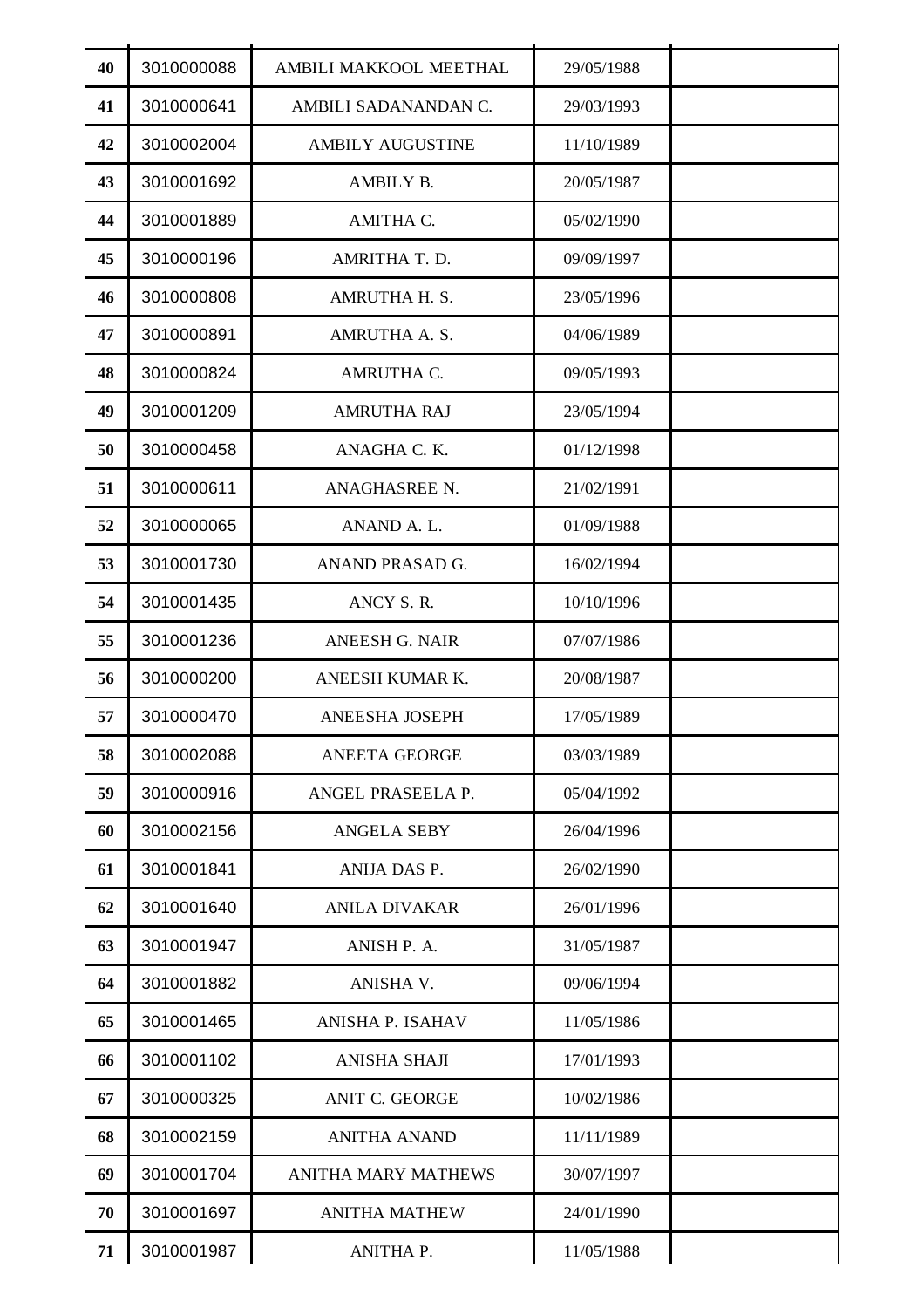| 72  | 3010000639 | <b>ANITHA R.</b>        | 14/07/1992 |  |
|-----|------------|-------------------------|------------|--|
| 73  | 3010001499 | <b>ANITHA S.</b>        | 14/04/1990 |  |
| 74  | 3010001060 | ANITHA U.               | 21/12/1987 |  |
| 75  | 3010000074 | ANJALI A. P.            | 13/04/1998 |  |
| 76  | 3010000156 | ANJANA E.               | 22/01/1998 |  |
| 77  | 3010001124 | ANJANA K.S.             | 17/06/1989 |  |
| 78  | 3010001404 | <b>ANJANA PAUL</b>      | 29/10/1992 |  |
| 79  | 3010001731 | ANJANA K.               | 04/02/1997 |  |
| 80  | 3010000213 | ANJITHA P. K.           | 05/04/1994 |  |
| 81  | 3010001626 | <b>ANJITHA S. ANIL</b>  | 08/06/1994 |  |
| 82  | 3010002175 | ANJU ANAND O. M.        | 25/05/1994 |  |
| 83  | 3010000983 | ANJU ANNA KURUVILLA     | 10/04/1995 |  |
| 84  | 3010001219 | ANJU GOPAL M.           | 31/10/1996 |  |
| 85  | 3010000171 | <b>ANJU JOHNSON</b>     | 04/09/1994 |  |
| 86  | 3010001407 | ANJU JOSEPH K.          | 09/02/1994 |  |
| 87  | 3010001954 | ANJU K. K.              | 26/02/1988 |  |
| 88  | 3010001177 | <b>ANJU KURIAKOSE</b>   | 29/02/1988 |  |
| 89  | 3010000253 | ANJU M JAYANANDAN       | 02/03/1993 |  |
| 90  | 3010001239 | ANJU M.D.               | 23/01/1995 |  |
| 91  | 3010000819 | <b>ANJUPP</b>           | 16/05/1995 |  |
| 92  | 3010000346 | <b>ANJU PRAKASH</b>     | 27/05/1997 |  |
| 93  | 3010000568 | <b>ANJU R GOPAL</b>     | 19/10/1993 |  |
| 94  | 3010001752 | <b>ANJU S NAIR</b>      | 23/01/1998 |  |
| 95  | 3010000980 | <b>ANJUMOL ABRAHAM</b>  | 23/05/1989 |  |
| 96  | 3010001004 | <b>ANJUMOL GEORGE</b>   | 30/06/1997 |  |
| 97  | 3010000096 | ANJUMOL THANKAPPAN      | 16/07/1987 |  |
| 98  | 3010000583 | <b>ANJUSHA RAJAN</b>    | 01/06/1993 |  |
| 99  | 3010001065 | <b>ANJUSHINLY K K</b>   | 10/09/1992 |  |
| 100 | 3010000982 | <b>ANN MARY .K.SEVI</b> | 06/11/1992 |  |
| 101 | 3010002087 | <b>ANN XAVIER</b>       | 14/12/1994 |  |
| 102 | 3010000822 | <b>ANSU KRISHNA</b>     | 15/11/1997 |  |
| 103 | 3010000060 | <b>ANU GEORGE</b>       | 06/11/1990 |  |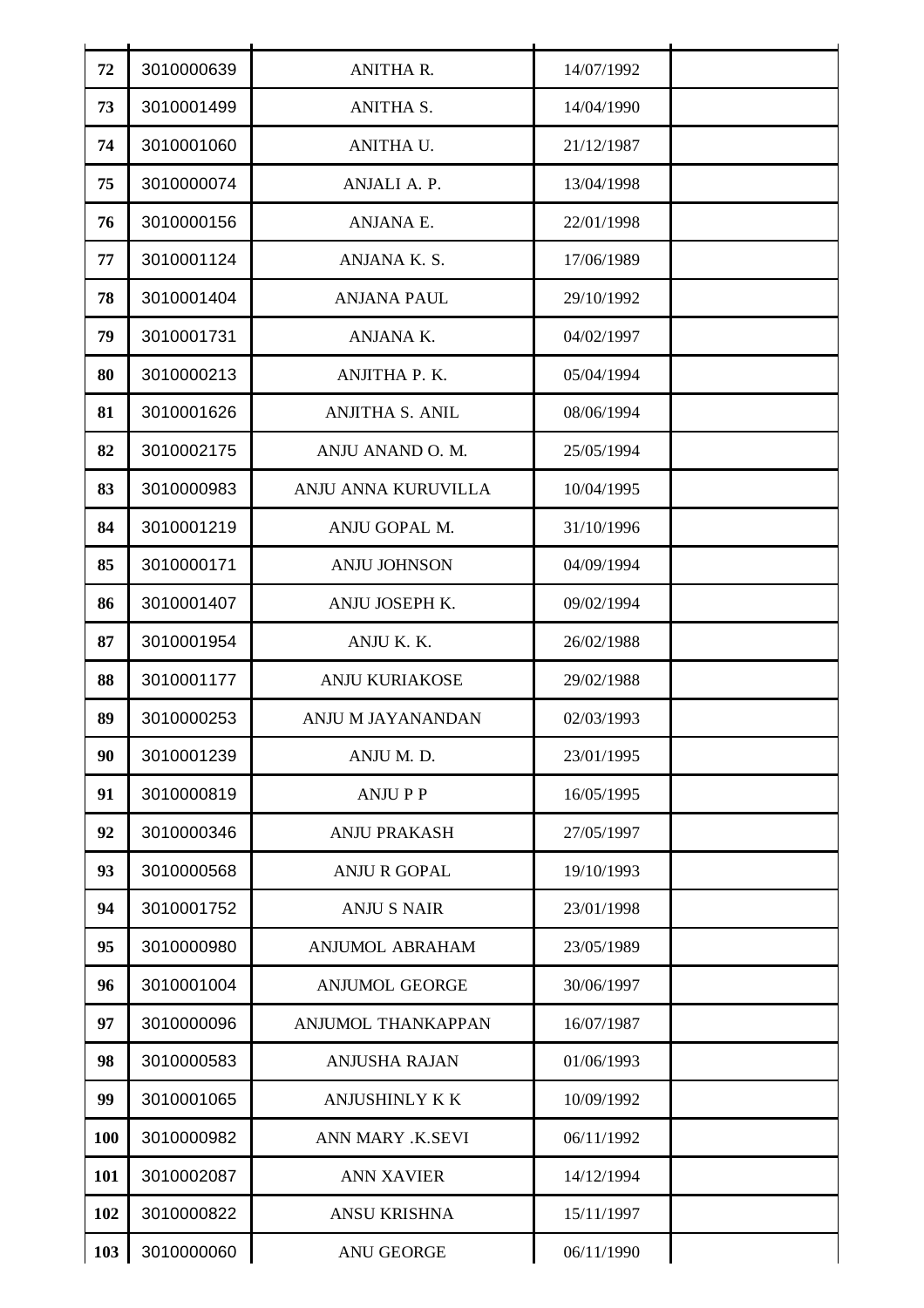| 104 | 3010001149 | <b>ANU JOSE</b>          | 23/12/1988 |  |
|-----|------------|--------------------------|------------|--|
| 105 | 3010001009 | <b>ANU JOSEPH</b>        | 26/10/1992 |  |
| 106 | 3010001971 | ANU TREESA JOHNSON       | 02/11/1997 |  |
| 107 | 3010000443 | ANUGRAHA ANILKUMAR       | 15/04/1994 |  |
| 108 | 3010000700 | <b>ANUMOL</b>            | 14/05/1995 |  |
| 109 | 3010000116 | <b>ANUMOL J J</b>        | 09/10/1991 |  |
| 110 | 3010001948 | <b>ANUMOL THOMAS</b>     | 30/05/1995 |  |
| 111 | 3010001017 | <b>ANUPAMA APPU</b>      | 02/03/1994 |  |
| 112 | 3010000630 | <b>ANUPAMA KAILAS</b>    | 01/06/1985 |  |
| 113 | 3010001054 | <b>ANUSHA E K</b>        | 11/10/1995 |  |
| 114 | 3010000464 | <b>ANUSHAK</b>           | 30/01/1994 |  |
| 115 | 3010000567 | <b>ANUSHAP</b>           | 25/05/1995 |  |
| 116 | 3010001935 | <b>ANUSREE E</b>         | 19/01/1997 |  |
| 117 | 3010000657 | <b>ANUSREE VIJAYAN</b>   | 27/05/1985 |  |
| 118 | 3010000840 | <b>APARANAK</b>          | 08/10/1992 |  |
| 119 | 3010000006 | <b>APARNAK</b>           | 30/03/1993 |  |
| 120 | 3010002112 | <b>APARNAKA</b>          | 08/05/1994 |  |
| 121 | 3010000579 | <b>ARANYA MADHU</b>      | 29/07/1999 |  |
| 122 | 3010002044 | <b>ARATHITK</b>          | 19/08/1989 |  |
| 123 | 3010001591 | ARATHYKRISHNAN. L        | 28/07/1992 |  |
| 124 | 3010000646 | <b>ARCHANADS</b>         | 16/09/1994 |  |
| 125 | 3010000688 | <b>ARCHANA M</b>         | 19/08/1995 |  |
| 126 | 3010001547 | <b>ARCHANA MOL</b>       | 13/11/1989 |  |
| 127 | 3010001722 | ARCHANA. PT              | 23/10/1993 |  |
| 128 | 3010001703 | <b>ARLIN BABU</b>        | 27/09/1989 |  |
| 129 | 3010001276 | <b>ARUJA V NAIR</b>      | 25/10/1993 |  |
| 130 | 3010000632 | <b>ARUN KRISHNAN</b>     | 12/08/1985 |  |
| 131 | 3010000352 | <b>ARUN KUMAR G</b>      | 24/08/1992 |  |
| 132 | 3010000100 | <b>ARUN THOMAS</b>       | 18/01/1986 |  |
| 133 | 3010001564 | <b>ARUNTHATHI C S</b>    | 15/12/1996 |  |
| 134 | 3010002035 | <b>ARYA PARAMESWARAN</b> | 19/05/1992 |  |
| 135 | 3010001413 | <b>ARYA PHILIP</b>       | 25/05/1993 |  |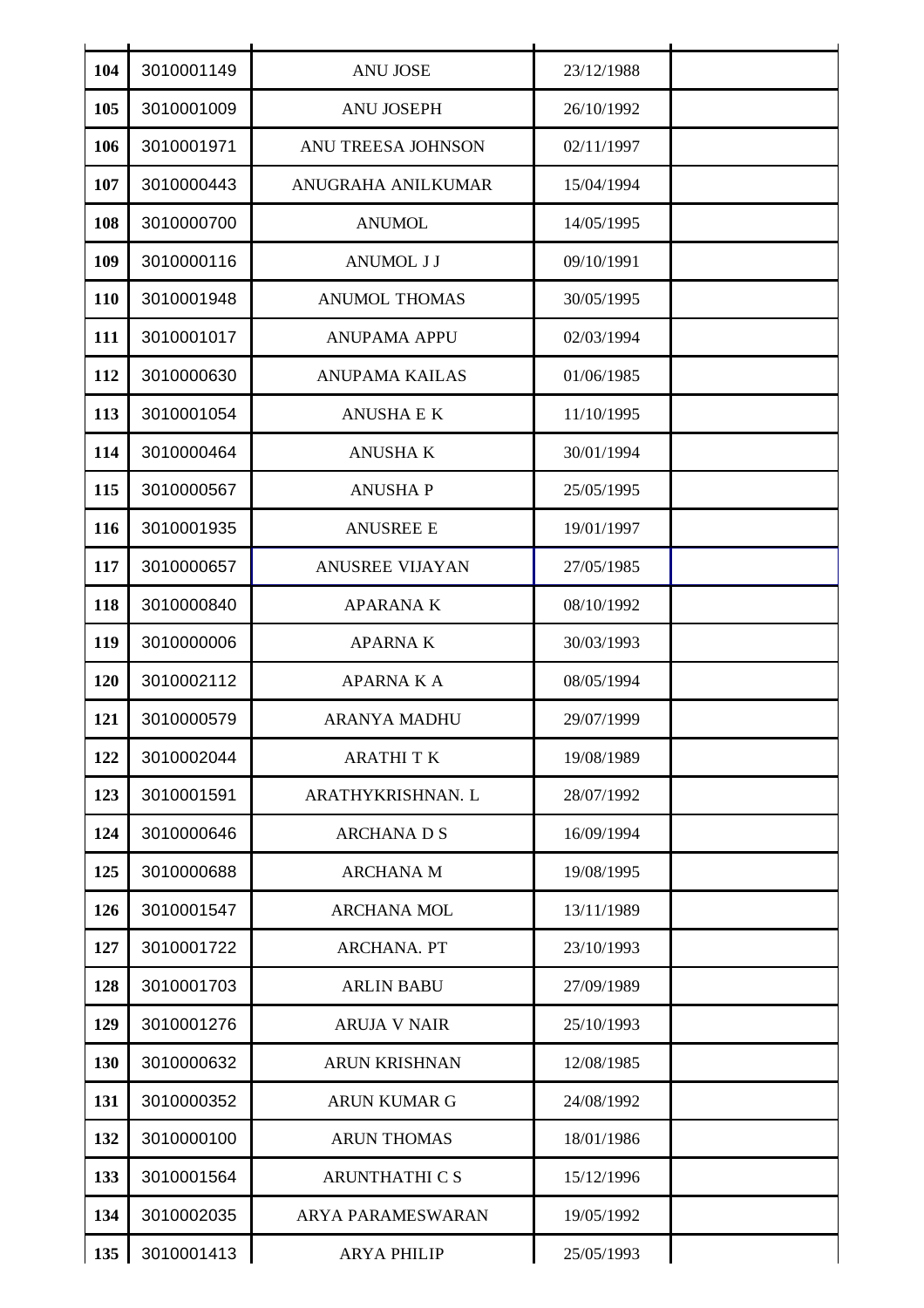| 136 | 3010000292 | <b>ARYAR</b>            | 02/06/1996 |  |
|-----|------------|-------------------------|------------|--|
| 137 | 3010000371 | <b>ARYA RAJENDRAN</b>   | 04/06/1994 |  |
| 138 | 3010001869 | <b>ARYAT.N</b>          | 21/01/1996 |  |
| 139 | 3010001546 | <b>ARYA UDAYAN</b>      | 25/03/1997 |  |
| 140 | 3010001077 | ASEELA A KHALAM         | 10/07/1997 |  |
| 141 | 3010001081 | <b>ASHA ASOKAN</b>      | 21/12/1984 |  |
| 142 | 3010001111 | <b>ASHA BABY</b>        | 27/03/1991 |  |
| 143 | 3010001474 | <b>ASHA G ATHIKKAL</b>  | 16/10/1986 |  |
| 144 | 3010000271 | <b>ASHA LEON LOPEZ</b>  | 02/03/1992 |  |
| 145 | 3010000742 | <b>ASHIN LAL A S</b>    | 22/05/1994 |  |
| 146 | 3010002185 | <b>ASHLY JOSE</b>       | 01/08/1996 |  |
| 147 | 3010002066 | <b>ASISH JOHN</b>       | 10/12/1989 |  |
| 148 | 3010000605 | ASMA UL HUSNA U         | 06/11/1993 |  |
| 149 | 3010001520 | <b>ASNA S S</b>         | 09/05/1992 |  |
| 150 | 3010001790 | <b>ASWANI P</b>         | 27/12/1996 |  |
| 151 | 3010002170 | <b>ASWANI.S</b>         | 29/04/1994 |  |
| 152 | 3010000821 | <b>ASWATHI E</b>        | 05/11/1995 |  |
| 153 | 3010000577 | <b>ASWATHI S</b>        | 16/04/1988 |  |
| 154 | 3010000130 | <b>ASWATHY A S</b>      | 02/03/1986 |  |
| 155 | 3010000185 | <b>ASWATHY C</b>        | 16/02/1990 |  |
| 156 | 3010001275 | ASWATHY KANAKAMMA       | 05/01/1988 |  |
| 157 | 3010001990 | <b>ASWATHY P</b>        | 27/01/1996 |  |
| 158 | 3010000399 | <b>ASWATHY.S</b>        | 26/05/1991 |  |
| 159 | 3010001828 | <b>ASWATHY.S</b>        | 26/12/1990 |  |
| 160 | 3010001345 | ASWATHYKUTTY. M         | 18/04/1996 |  |
| 161 | 3010002117 | <b>ATHASI S RAJAN</b>   | 01/06/1989 |  |
| 162 | 3010001996 | ATHIRA .M               | 14/12/1997 |  |
| 163 | 3010000990 | <b>ATHIRA C.S</b>       | 02/07/1993 |  |
| 164 | 3010000698 | <b>ATHIRA DAS E</b>     | 01/05/1992 |  |
| 165 | 3010000452 | <b>ATHIRAK</b>          | 01/12/1993 |  |
| 166 | 3010000246 | <b>ATHIRA P VASANTH</b> | 08/10/1993 |  |
| 167 | 3010001099 | <b>ATHIRA R</b>         | 08/11/1992 |  |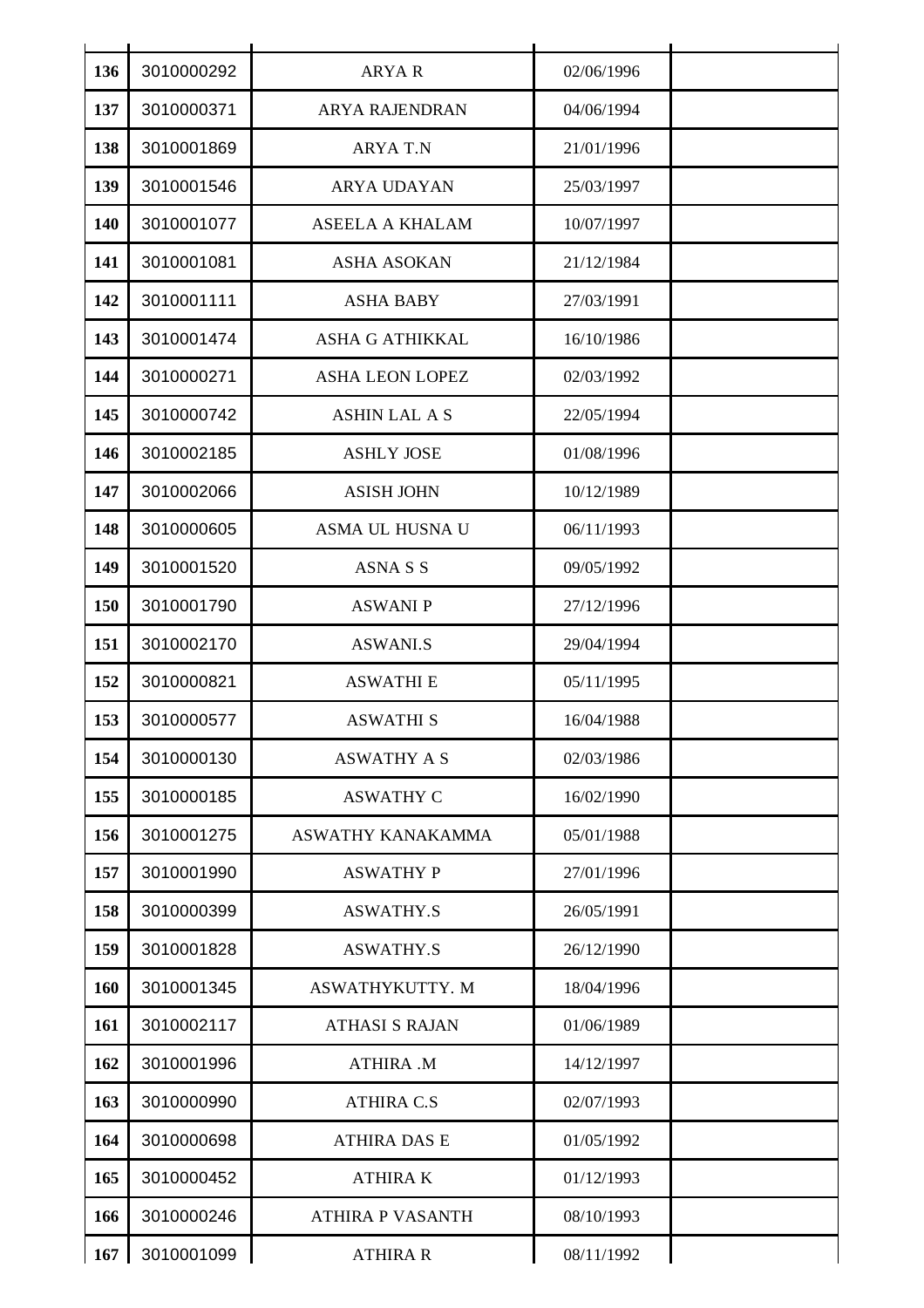| 168 | 3010001130 | <b>ATHIRA RAJAN OK</b> | 08/04/1994 |
|-----|------------|------------------------|------------|
| 169 | 3010000815 | ATHIRA RAMACHANDRAN    | 10/05/1990 |
| 170 | 3010001799 | ATHIRA REGHUNATH       | 04/03/1994 |
| 171 | 3010000666 | <b>ATHIRA S</b>        | 26/09/1995 |
| 172 | 3010000184 | <b>ATHIRA SABU</b>     | 05/07/1996 |
| 173 | 3010000238 | <b>ATHIRA T</b>        | 10/03/1997 |
| 174 | 3010000319 | <b>ATHIRA T</b>        | 13/10/1996 |
| 175 | 3010001250 | <b>ATHIRA VIJAYAN</b>  | 30/11/1994 |
| 176 | 3010000972 | ATHIRA.B.N             | 20/01/1997 |
| 177 | 3010001118 | <b>ATHULYAR</b>        | 25/05/1994 |
| 178 | 3010001586 | <b>ATHULYA S.B</b>     | 14/02/1996 |
| 179 | 3010002082 | <b>ATHULYA SATHYAN</b> | 04/10/1996 |
| 180 | 3010001061 | <b>ATHULYAV</b>        | 17/04/1997 |
| 181 | 3010001475 | ATHULYA.M              | 07/05/1988 |
| 182 | 3010001243 | ATHULYA.PC             | 09/08/1994 |
| 183 | 3010000101 | <b>ATHULYADAS C</b>    | 03/05/1996 |
| 184 | 3010001565 | <b>AVANI KUSUMAM</b>   | 07/04/1997 |
| 185 | 3010001535 | <b>AYANAK</b>          | 12/10/1995 |
| 186 | 3010000658 | <b>AYISHABI K</b>      | 15/05/1986 |
| 187 | 3010000564 | <b>AYONA THOMAS</b>    | 10/12/1985 |
| 188 | 3010002154 | <b>AYSWARYAN</b>       | 20/12/1995 |
| 189 | 3010000492 | <b>BABITHA MATHEW</b>  | 28/02/1996 |
| 190 | 3010000023 | <b>BAHEEJA BAIJU</b>   | 18/10/1996 |
| 191 | 3010000483 | <b>BASIL SCARIA</b>    | 18/07/1988 |
| 192 | 3010002074 | <b>BASIMA B C</b>      | 29/09/1991 |
| 193 | 3010001622 | <b>BEEVI NAFEESA H</b> | 20/03/1982 |
| 194 | 3010001303 | <b>BETCY BABU C</b>    | 24/02/1997 |
| 195 | 3010001012 | <b>BEXY BENNY</b>      | 20/07/1995 |
| 196 | 3010001133 | <b>BIJI MP</b>         | 25/05/1991 |
| 197 | 3010001801 | <b>BIJINA K K</b>      | 19/01/1989 |
| 198 | 3010001914 | <b>BIJU BABU</b>       | 17/05/1984 |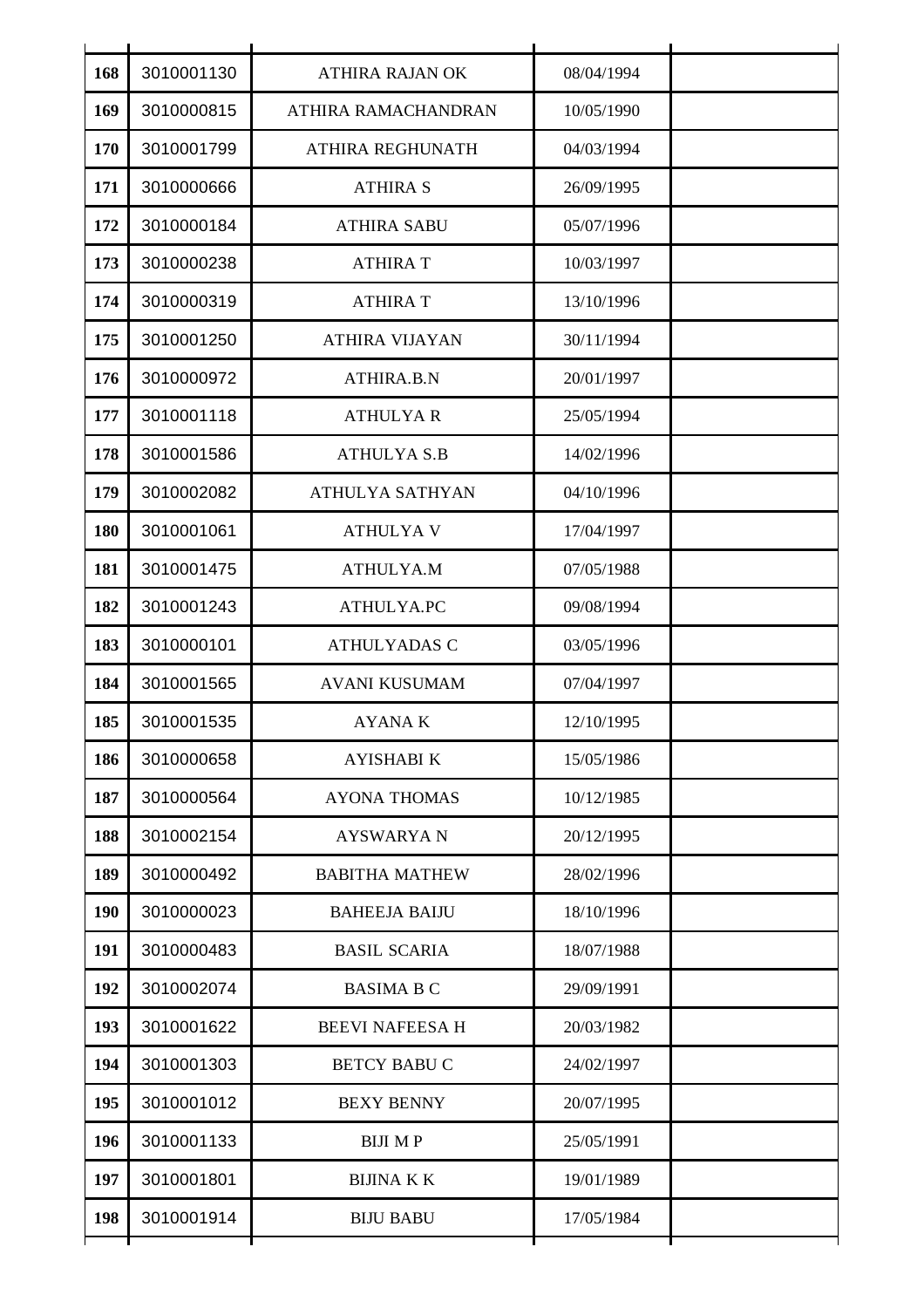| 199 | 3010000333 | <b>BINCY G S</b>         | 12/07/1988 |  |
|-----|------------|--------------------------|------------|--|
| 200 | 3010000069 | <b>BINDU K</b>           | 24/03/1984 |  |
| 201 | 3010000036 | <b>BINDU KURIAN</b>      | 15/05/1984 |  |
| 202 | 3010001540 | <b>BINI GEORGE</b>       | 07/11/1986 |  |
| 203 | 3010000731 | <b>BINISHA C</b>         | 12/06/1998 |  |
| 204 | 3010002148 | <b>BINNEES</b>           | 14/07/1996 |  |
| 205 | 3010000616 | <b>BINNY KIRAN C. P</b>  | 28/04/1995 |  |
| 206 | 3010000303 | <b>BINSHIDA K</b>        | 02/04/1997 |  |
| 207 | 3010001347 | <b>BLESSY ABRAHAM</b>    | 31/05/1986 |  |
| 208 | 3010001206 | <b>BONY MATHEW</b>       | 21/04/1994 |  |
| 209 | 3010001776 | <b>C V SUREKHA</b>       | 29/10/1985 |  |
| 210 | 3010000905 | <b>CAMARY PAUL</b>       | 08/08/1994 |  |
| 211 | 3010000719 | <b>CHANDRA SHEKHAR</b>   | 04/04/1996 |  |
| 212 | 3010001467 | <b>CHINCHU K A</b>       | 07/04/1994 |  |
| 213 | 3010001339 | <b>CHINJU STEEPHAN</b>   | 18/03/1993 |  |
| 214 | 3010000307 | <b>CHINNUK</b>           | 29/04/1994 |  |
| 215 | 3010001765 | <b>CHINNU K JAMES</b>    | 15/03/1996 |  |
| 216 | 3010002049 | CHINNUMOL SREEDHARAN     | 01/06/1994 |  |
| 217 | 3010000042 | <b>CHINNUTTY FRANCIS</b> | 09/10/1996 |  |
| 218 | 3010000350 | <b>CHITHRA CHANDRAN</b>  | 03/03/1988 |  |
| 219 | 3010000504 | <b>CHITHRAKP</b>         | 07/06/1991 |  |
| 220 | 3010001318 | <b>CHRISTY VARGHESE</b>  | 02/08/1996 |  |
| 221 | 3010000068 | <b>DARSANAS</b>          | 27/12/1991 |  |
| 222 | 3010000544 | <b>DARSANA S NAIR</b>    | 06/04/1993 |  |
| 223 | 3010000404 | <b>DAYANA KURIAN</b>     | 26/11/1994 |  |
| 224 | 3010000207 | DEEPA.O.P                | 13/02/1996 |  |
| 225 | 3010000973 | <b>DEEPATHOMAS</b>       | 25/01/1987 |  |
| 226 | 3010002056 | DEEPIKA K B              | 19/04/1990 |  |
| 227 | 3010001245 | <b>DEEPTHI AR</b>        | 30/11/1988 |  |
| 228 | 3010001496 | DEEPTHI C T              | 17/07/1990 |  |
| 229 | 3010001623 | DEEPTHI P JACOB          | 29/04/1990 |  |
| 230 | 3010000548 | <b>DEEPTHY A</b>         | 09/05/1993 |  |
|     |            |                          |            |  |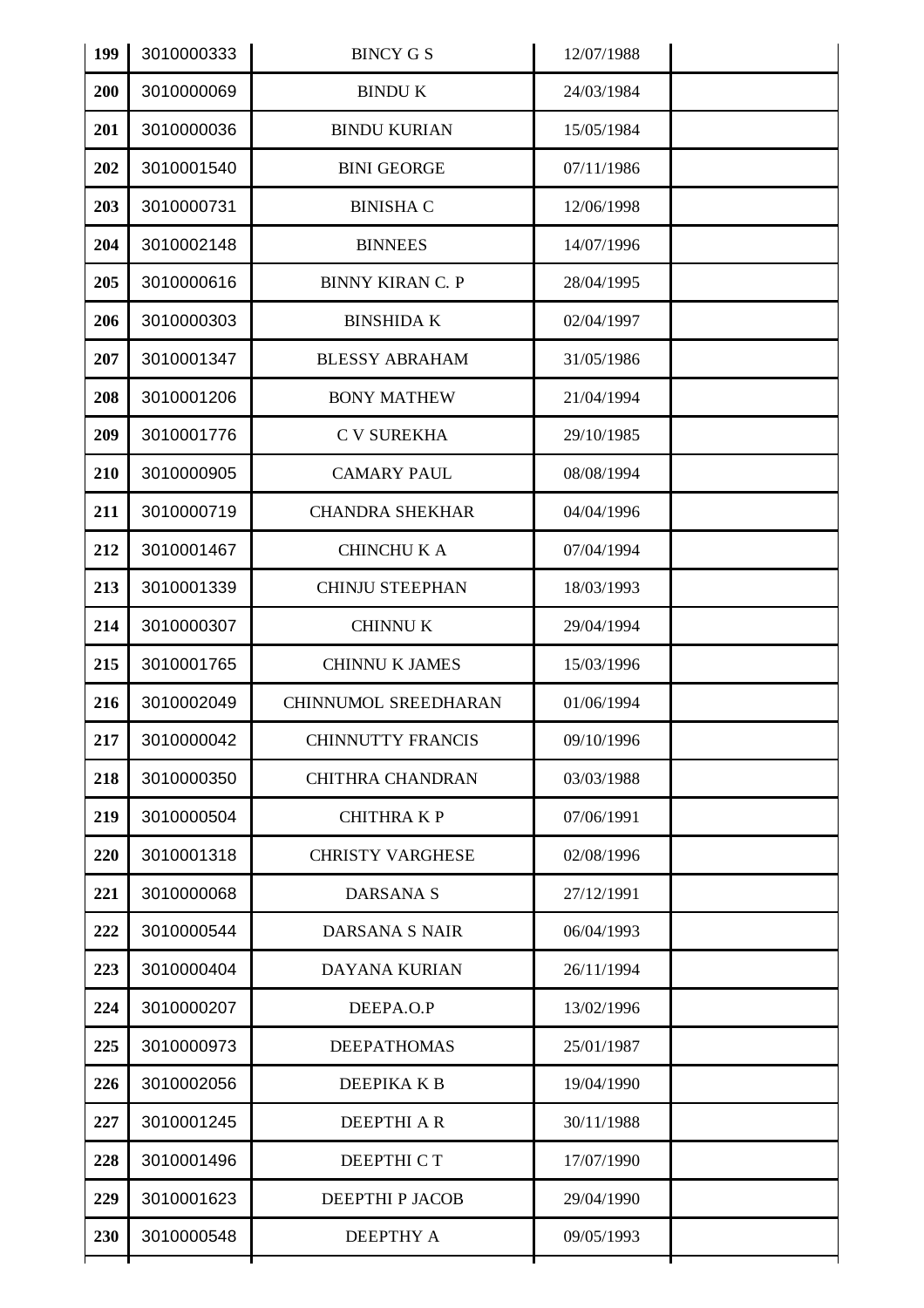| 231 | 3010000595 | <b>DENCY CHACKO</b>    | 01/01/1995 |  |
|-----|------------|------------------------|------------|--|
| 232 | 3010002043 | <b>DENISHA PAUL</b>    | 13/03/1998 |  |
| 233 | 3010000574 | DERICK LAWRENCE L      | 04/02/1986 |  |
| 234 | 3010000899 | <b>DESHMA S</b>        | 14/02/1997 |  |
| 235 | 3010001525 | <b>DESTY K DEVASIA</b> | 31/05/1994 |  |
| 236 | 3010001956 | DEVAPRASAD P B         | 16/02/1992 |  |
| 237 | 3010001221 | DEVIKA S PILLAI        | 14/02/1991 |  |
| 238 | 3010000104 | <b>DEVIKA SS</b>       | 25/05/1996 |  |
| 239 | 3010000729 | DHANISHA.P             | 17/02/1995 |  |
| 240 | 3010000845 | <b>DHANUSHA MP</b>     | 04/06/1989 |  |
| 241 | 3010001251 | DHANYA .K.ARJUNAN      | 09/04/1990 |  |
| 242 | 3010001784 | <b>DHANYA KR</b>       |            |  |
| 243 | 3010000282 | <b>DHANYA PM</b>       | 27/01/1990 |  |
| 244 | 3010000598 | DHANYA.C.S             | 19/09/1988 |  |
| 245 | 3010001417 | DHANYAMOL.C.A          | 23/03/1989 |  |
| 246 | 3010001583 | <b>DHRMRAJ TANVAR</b>  | 25/09/1995 |  |
| 247 | 3010001281 | DIJI JOHN. K           | 05/10/1985 |  |
| 248 | 3010000600 | <b>DILNA BABURAJ</b>   | 16/02/1992 |  |
| 249 | 3010000490 | <b>DILNA PRAKASHAN</b> | 24/07/1996 |  |
| 250 | 3010000977 | <b>DILNA PRINCE</b>    | 05/06/1997 |  |
| 251 | 3010001267 | DILSHA RAJEEV K        | 22/04/1994 |  |
| 252 | 3010000071 | <b>DILSHITH C</b>      | 20/03/1998 |  |
| 253 | 3010001823 | <b>DINESH K</b>        | 13/11/1998 |  |
| 254 | 3010000150 | DIVYA A PILLAI         | 05/10/1991 |  |
| 255 | 3010001052 | <b>DIVYA BABU</b>      | 03/08/1989 |  |
| 256 | 3010000677 | <b>DIVYA DEVARAJAN</b> | 11/01/1988 |  |
| 257 | 3010000696 | DIVYA DIVAKARAN        | 17/11/1997 |  |
| 258 | 3010001304 | DIVYA JOY              | 28/10/1990 |  |
| 259 | 3010000672 | DIVYA K                | 26/12/1986 |  |
| 260 | 3010001647 | DIVYA K. V             | 27/04/1994 |  |
| 261 | 3010000161 | <b>DIVYA N KURIAN</b>  | 25/05/1987 |  |
| 262 | 3010001183 | <b>DIVYA RAJANEESH</b> | 01/11/1989 |  |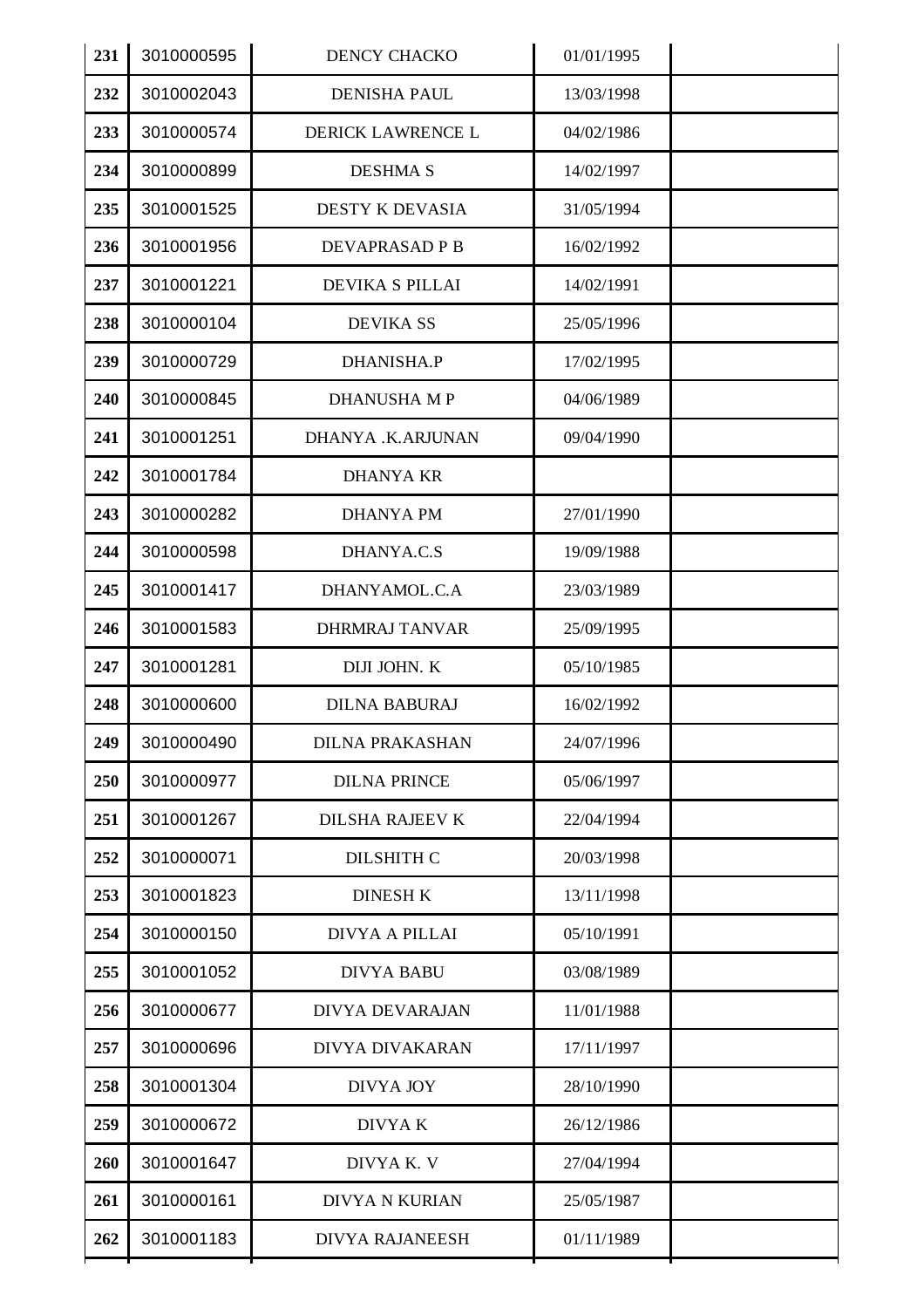| 263 | 3010001503 | DIVYAPARABHA P V            | 16/01/1990 |  |
|-----|------------|-----------------------------|------------|--|
| 264 | 3010000619 | <b>DRISSIA M</b>            | 15/10/1990 |  |
| 265 | 3010000703 | <b>DRISYAM</b>              | 14/05/1993 |  |
| 266 | 3010000079 | <b>DURGESH KUMAR</b>        | 07/05/1994 |  |
| 267 | 3010000748 | <b>ENSHIK</b>               | 23/04/1994 |  |
| 268 | 3010000476 | <b>FAMITHAP</b>             | 09/02/1992 |  |
| 269 | 3010001968 | FAREEDA FARSANA CT          | 19/09/1999 |  |
| 270 | 3010001943 | FARIS SHAHZAD. M            | 16/07/1994 |  |
| 271 | 3010000031 | FARISA. M                   | 06-05-1985 |  |
| 272 | 3010000732 | <b>FASEELAK</b>             | 12/02/1985 |  |
| 273 | 3010000139 | <b>FATHIMAPP</b>            | 06/08/1990 |  |
| 274 | 3010001881 | FATHIMA SAHNA CHEMBAN       | 22/12/1996 |  |
| 275 | 3010000786 | FEBY C.F                    | 30/01/1996 |  |
| 276 | 3010001824 | FEEBA MARY ZACHARIAS        | 29/03/1988 |  |
| 277 | 3010001067 | <b>FINA JOSEPH</b>          | 16/12/1994 |  |
| 278 | 3010001779 | <b>FINKY M FRANCIS</b>      | 20/02/1988 |  |
| 279 | 3010000588 | <b>GANGASREE K</b>          | 31/05/1997 |  |
| 280 | 3010000610 | <b>GEETHUK</b>              | 07/08/1992 |  |
| 281 | 3010001517 | <b>GEETHU T BABU</b>        | 17/04/1994 |  |
| 282 | 3010000757 | <b>GEETHU VISWAN</b>        | 27/06/1986 |  |
| 283 | 3010001376 | <b>GEO VARGHESE</b>         | 18/12/1986 |  |
| 284 | 3010000235 | <b>GIRLY RAJAN</b>          | 01/05/1987 |  |
| 285 | 3010000339 | <b>GOPIKA C G</b>           | 21/01/1987 |  |
| 286 | 3010000341 | <b>GOPIKA C G</b>           | 21/05/1987 |  |
| 287 | 3010001939 | <b>GOPIKA KRISHNA</b>       | 29/01/1998 |  |
| 288 | 3010000705 | <b>GOPIKA M</b>             | 04/11/1994 |  |
| 289 | 3010001572 | <b>GREESHMA BABU</b>        | 01/03/1993 |  |
| 290 | 3010000749 | <b>GREESHMA G N</b>         | 20/02/1991 |  |
| 291 | 3010001405 | <b>GREESHMA JOSEPH</b>      | 19/03/1998 |  |
| 292 | 3010000767 | <b>GREESHMA MANNARAKKAL</b> | 19/02/1993 |  |
| 293 | 3010000820 | <b>GREESHMAR</b>            | 21/07/1993 |  |
| 294 | 3010001950 | <b>GREESHMA SURESH</b>      | 04/04/1997 |  |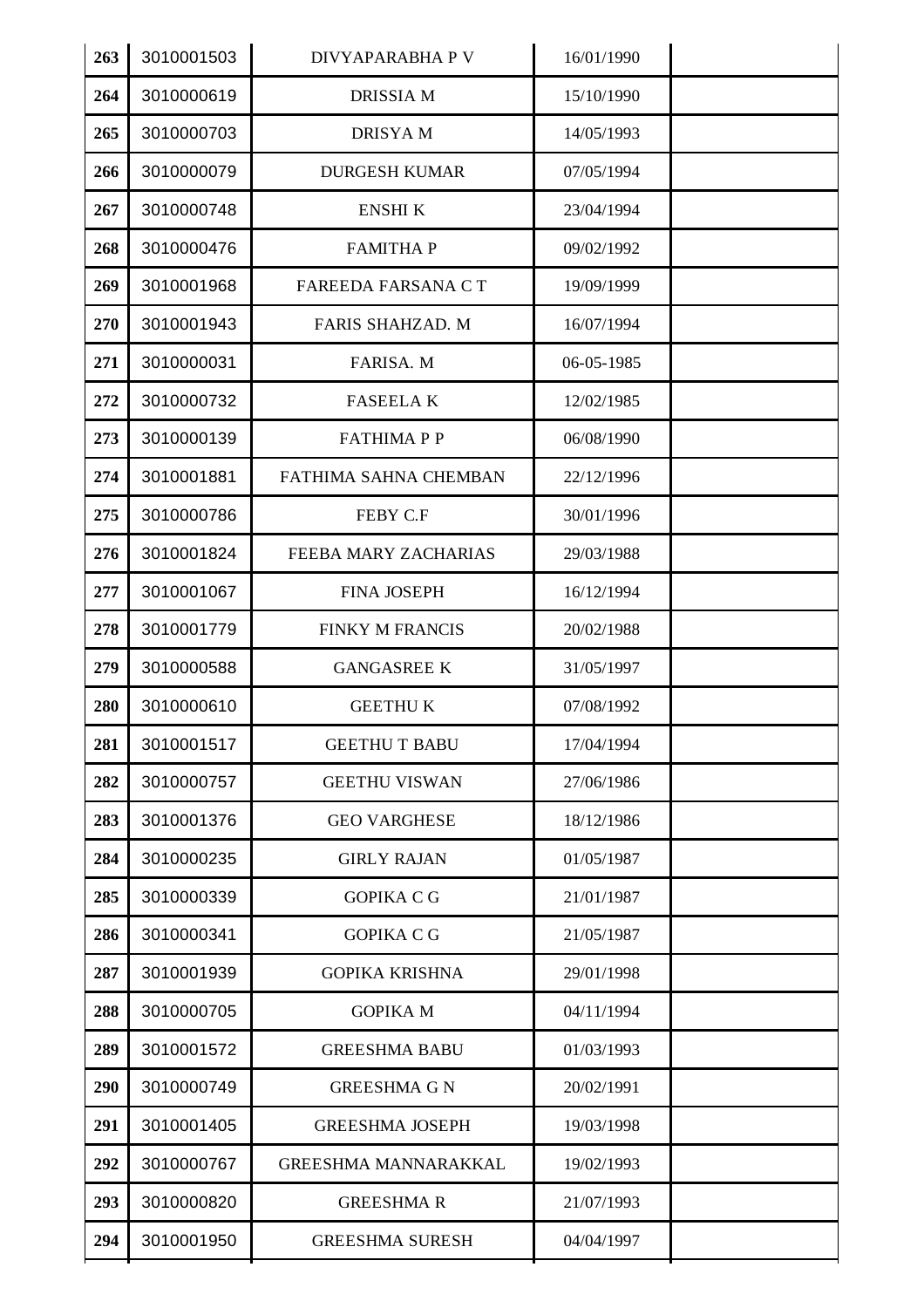| 295 | 3010000459 | <b>GULFIA</b>          | 04/10/1995 |  |
|-----|------------|------------------------|------------|--|
| 296 | 3010002165 | <b>GYPSAKJ</b>         | 15/02/1993 |  |
| 297 | 3010000756 | <b>HAFSATH T</b>       | 24/11/1995 |  |
| 298 | 3010000160 | <b>HAMDAN KP</b>       | 12/05/1991 |  |
| 299 | 3010000323 | <b>HANEESHAKA</b>      | 20/01/1986 |  |
| 300 | 3010001040 | <b>HANNA BABY</b>      | 27/05/1992 |  |
| 301 | 3010000108 | <b>HAREESH MG</b>      | 02/06/1992 |  |
| 302 | 3010000773 | <b>HARI PRASAD K</b>   | 31/05/1996 |  |
| 303 | 3010000444 | <b>HARIPRIYA P S</b>   | 30/01/1995 |  |
| 304 | 3010000910 | <b>HARITHA KANI</b>    | 27/09/1994 |  |
| 305 | 3010001973 | <b>HARITHAP</b>        | 10/09/1995 |  |
| 306 | 3010000205 | <b>HARITHA SUBRAN</b>  | 04/11/1995 |  |
| 307 | 3010001100 | <b>HARITHA V S</b>     | 26/10/1993 |  |
| 308 | 3010000447 | <b>HARSHAM</b>         | 07/08/1996 |  |
| 309 | 3010001957 | HARSHA MOHANAN K       | 19/05/1992 |  |
| 310 | 3010000162 | <b>HARSHA RAMESH</b>   | 21/07/1995 |  |
| 311 | 3010001924 | <b>HARSHINA V K</b>    | 05/06/1992 |  |
| 312 | 3010000710 | <b>HASANATH MTP</b>    | 07/08/1994 |  |
| 313 | 3010000914 | HUSNU ZAMANIYA O       | 22/04/1997 |  |
| 314 | 3010001627 | <b>HYMA ALOSIUS</b>    | 07/04/1995 |  |
| 315 | 3010001094 | <b>INDHU S KUMAR</b>   | 20/08/1994 |  |
| 316 | 3010000090 | <b>IRISH KP</b>        | 21/09/1985 |  |
| 317 | 3010001922 | <b>JAGDEESH GJ</b>     | 06/10/1987 |  |
| 318 | 3010001885 | <b>JAJEENA A V</b>     | 16/05/1986 |  |
| 319 | 3010001993 | <b>JAMEELA S</b>       | 31/07/1993 |  |
| 320 | 3010000472 | <b>JASEELATH G</b>     | 26/01/1989 |  |
| 321 | 3010000194 | <b>JASMIN ANGEL JJ</b> | 11/12/1995 |  |
| 322 | 3010000127 | <b>JASMINE FARHANA</b> | 26/03/1992 |  |
| 323 | 3010000240 | <b>JASNA E M</b>       | 01/06/1989 |  |
| 324 | 3010001252 | <b>JASNA MH</b>        | 22/11/1991 |  |
| 325 | 3010001202 | <b>JAYAK</b>           | 21/09/1983 |  |
| 326 | 3010002034 | <b>JEENA ANAND</b>     | 23/07/1997 |  |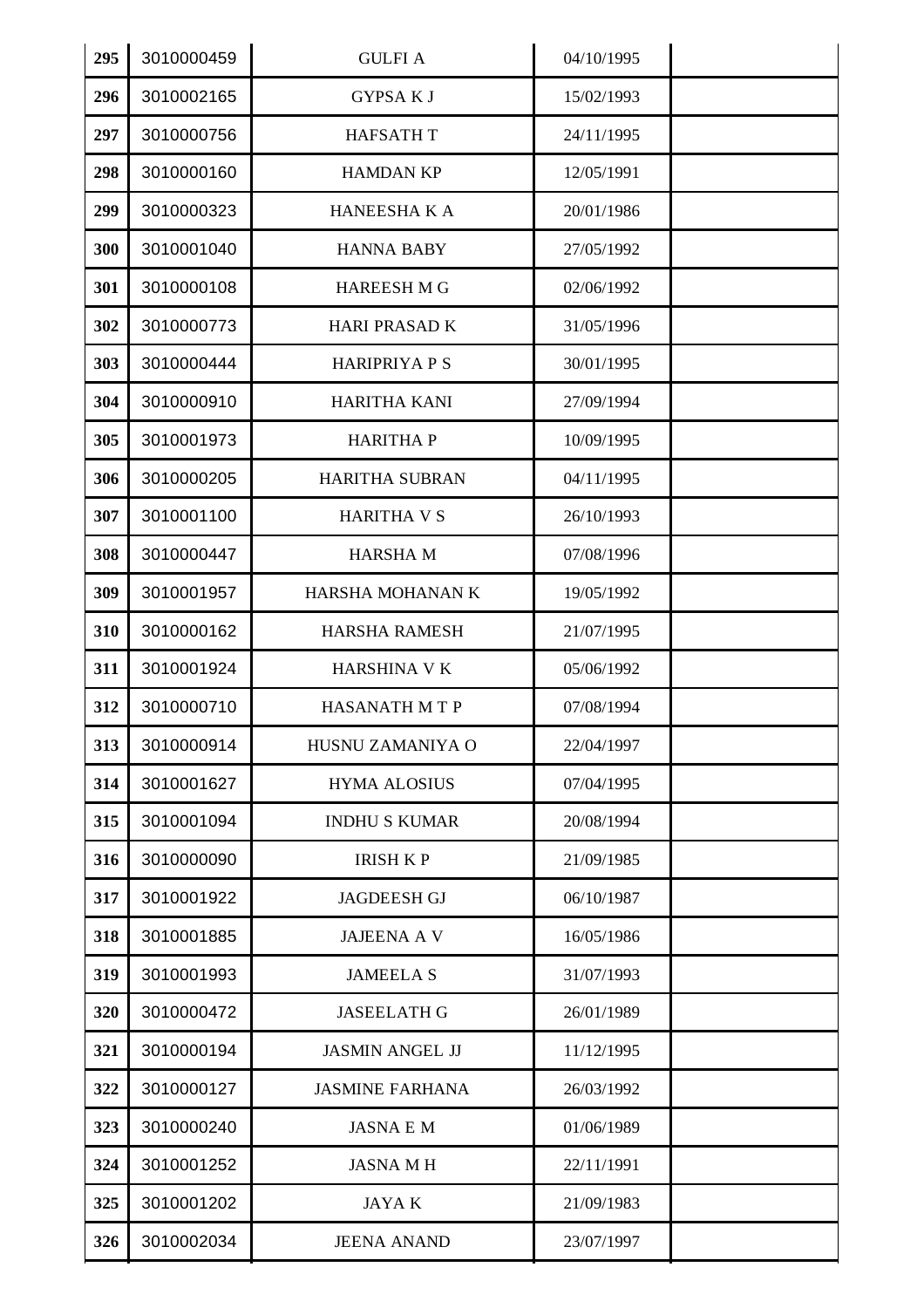| 327 | 3010000602 | <b>JEENA CHANDY</b>      | 18/01/1989 |  |
|-----|------------|--------------------------|------------|--|
| 328 | 3010001151 | <b>JEENA MARY JACOB</b>  | 23/12/1988 |  |
| 329 | 3010001480 | <b>JEETHU KURIAKOSE</b>  | 28/06/1990 |  |
| 330 | 3010001796 | JEFFREY EMMANUEL         | 26/08/1986 |  |
| 331 | 3010000687 | <b>JENEEV JAMES</b>      | 13/03/1987 |  |
| 332 | 3010000675 | <b>JERRY ISON</b>        | 13/03/1987 |  |
| 333 | 3010000964 | <b>JESMIPAUL</b>         | 27/12/1989 |  |
| 334 | 3010002119 | <b>JESNA A J</b>         | 06/10/1990 |  |
| 335 | 3010000413 | <b>JESNA JOSEPH</b>      | 15/02/1986 |  |
| 336 | 3010002017 | <b>JESNA T NAZAR</b>     | 23/08/1987 |  |
| 337 | 3010000109 | <b>JESVIN ANNS ROY</b>   | 14/04/1989 |  |
| 338 | 3010002137 | <b>JIJESH K</b>          | 28/04/1993 |  |
| 339 | 3010000050 | <b>JIJIMOL V P</b>       | 27/05/1986 |  |
| 340 | 3010002100 | <b>JINCY M JOSEPH</b>    | 05/11/1986 |  |
| 341 | 3010000442 | <b>JINCY MATHEW</b>      | 07/07/1989 |  |
| 342 | 3010002142 | JINCY P J                | 20/05/1987 |  |
| 343 | 3010000855 | <b>JINCY RAJ R N</b>     | 27/06/1995 |  |
| 344 | 3010001023 | <b>JINI K</b>            | 31/05/1990 |  |
| 345 | 3010001205 | <b>JINITHA PAPPACHAN</b> | 27/08/1988 |  |
| 346 | 3010000468 | <b>JINU JOSE</b>         | 01/08/1985 |  |
| 347 | 3010001928 | <b>JIS MEDON</b>         | 25/05/1987 |  |
| 348 | 3010000201 | <b>JISHA JOY P</b>       | 08/08/1991 |  |
| 349 | 3010001923 | <b>JISHA KURIAN</b>      | 06/09/1984 |  |
| 350 | 3010000457 | <b>JISHNA MP</b>         | 21/04/1999 |  |
| 351 | 3010000844 | <b>JISHNA V</b>          | 19/12/1992 |  |
| 352 | 3010000626 | <b>JISHNUM</b>           | 18/12/1995 |  |
| 353 | 3010001764 | <b>JISMY POULOSE</b>     | 09/06/1994 |  |
| 354 | 3010000848 | <b>JISSMOL FRANCIS</b>   | 27/12/1993 |  |
| 355 | 3010000907 | <b>JITHINK</b>           | 11/04/1996 |  |
| 356 | 3010000637 | <b>JITHIN M</b>          | 12/04/1990 |  |
| 357 | 3010000536 | <b>JITTU CHACKO</b>      | 17/05/1989 |  |
| 358 | 3010000833 | <b>JOFNA JOSE</b>        | 19/02/1989 |  |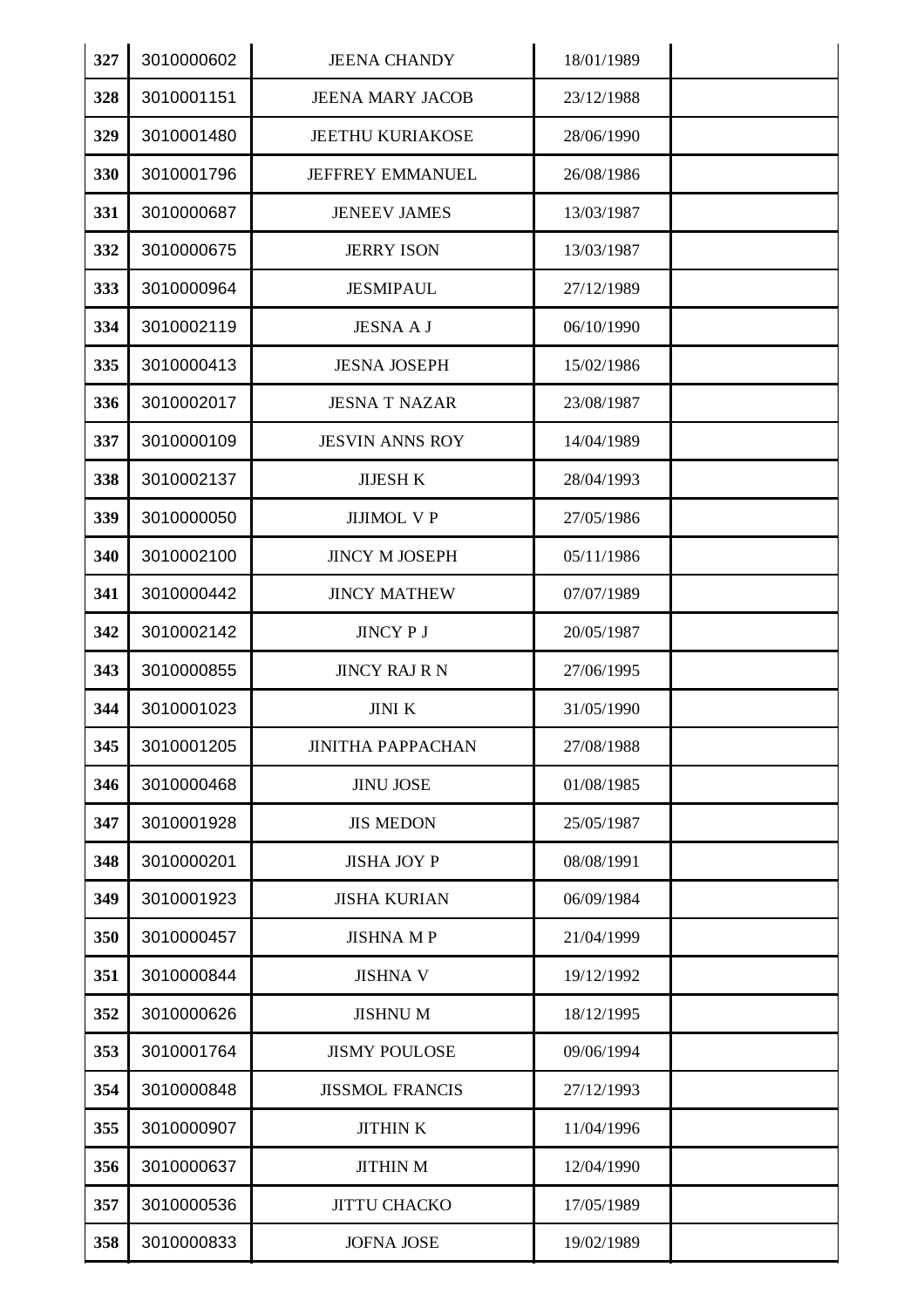| 359 | 3010001926 | <b>JOHN VARGHESE</b>     | 07/06/1987 |  |
|-----|------------|--------------------------|------------|--|
| 360 | 3010001159 | <b>JOICE JOSEPH</b>      | 16/01/1994 |  |
| 361 | 3010000338 | <b>JOMIYA JOY</b>        | 05/10/1991 |  |
| 362 | 3010000943 | <b>JONNADULA SAIRAM</b>  | 23/08/1998 |  |
| 363 | 3010000491 | <b>JOONA JAYAN</b>       | 07/03/1997 |  |
| 364 | 3010001325 | <b>JOSEPHIN GLADY PB</b> | 04/01/1992 |  |
| 365 | 3010000174 | <b>JOSHITHA MP</b>       | 02/05/1997 |  |
| 366 | 3010001213 | <b>JOSPHINE KV</b>       | 26/10/1990 |  |
| 367 | 3010001313 | <b>JOSYMOL</b>           | 17/07/1988 |  |
| 368 | 3010000138 | <b>JUBIN AP</b>          | 10/10/1990 |  |
| 369 | 3010001584 | <b>JUBIN RAJU</b>        | 03/01/1997 |  |
| 370 | 3010002022 | <b>JUBY RAJ</b>          | 21/10/1986 |  |
| 371 | 3010000126 | <b>JUBY VARGHESE</b>     | 24/11/1987 |  |
| 372 | 3010001366 | <b>JULIE ANTO</b>        | 19/11/1988 |  |
| 373 | 3010001208 | <b>JULIET JOSE</b>       | 28/11/1993 |  |
| 374 | 3010001771 | <b>JUMY JOSEPH</b>       | 19/06/1990 |  |
| 375 | 3010000244 | <b>JUNA MERIN JOHN</b>   | 31/07/1992 |  |
| 376 | 3010000931 | <b>JUNIYA P JOSE</b>     | 29/06/1992 |  |
| 377 | 3010000223 | JYOTHI KN                | 16/05/1992 |  |
| 378 | 3010001871 | JYOTHI PARAMESWARAN NAIR | 14/12/1988 |  |
| 379 | 3010001242 | <b>JYOTHILAKSHMI S</b>   | 20/05/1997 |  |
| 380 | 3010000589 | JYOTHISH D J             | 05/03/1997 |  |
| 381 | 3010001902 | <b>K.AASHIQ</b>          | 14/05/1998 |  |
| 382 | 3010001587 | KAMAL KISHOR SHARMA      | 20/07/1998 |  |
| 383 | 3010000935 | <b>KARANAM MOUNIKA</b>   | 27/07/1994 |  |
| 384 | 3010001218 | <b>KARTHIKA G V</b>      | 18/05/1994 |  |
| 385 | 3010000654 | <b>KAVYASREE</b>         | 21/01/1997 |  |
| 386 | 3010000744 | <b>KEERTHI KRISHNAN</b>  | 19/03/1994 |  |
| 387 | 3010000913 | KHAMARU ZAMANIYA O       | 22/04/1997 |  |
| 388 | 3010000202 | <b>KIRAN P R</b>         | 16/01/1991 |  |
| 389 | 3010001068 | KOCHURANI MATHEW         | 06/08/1992 |  |
| 390 | 3010000373 | <b>KRISHNA KS</b>        | 03/02/1995 |  |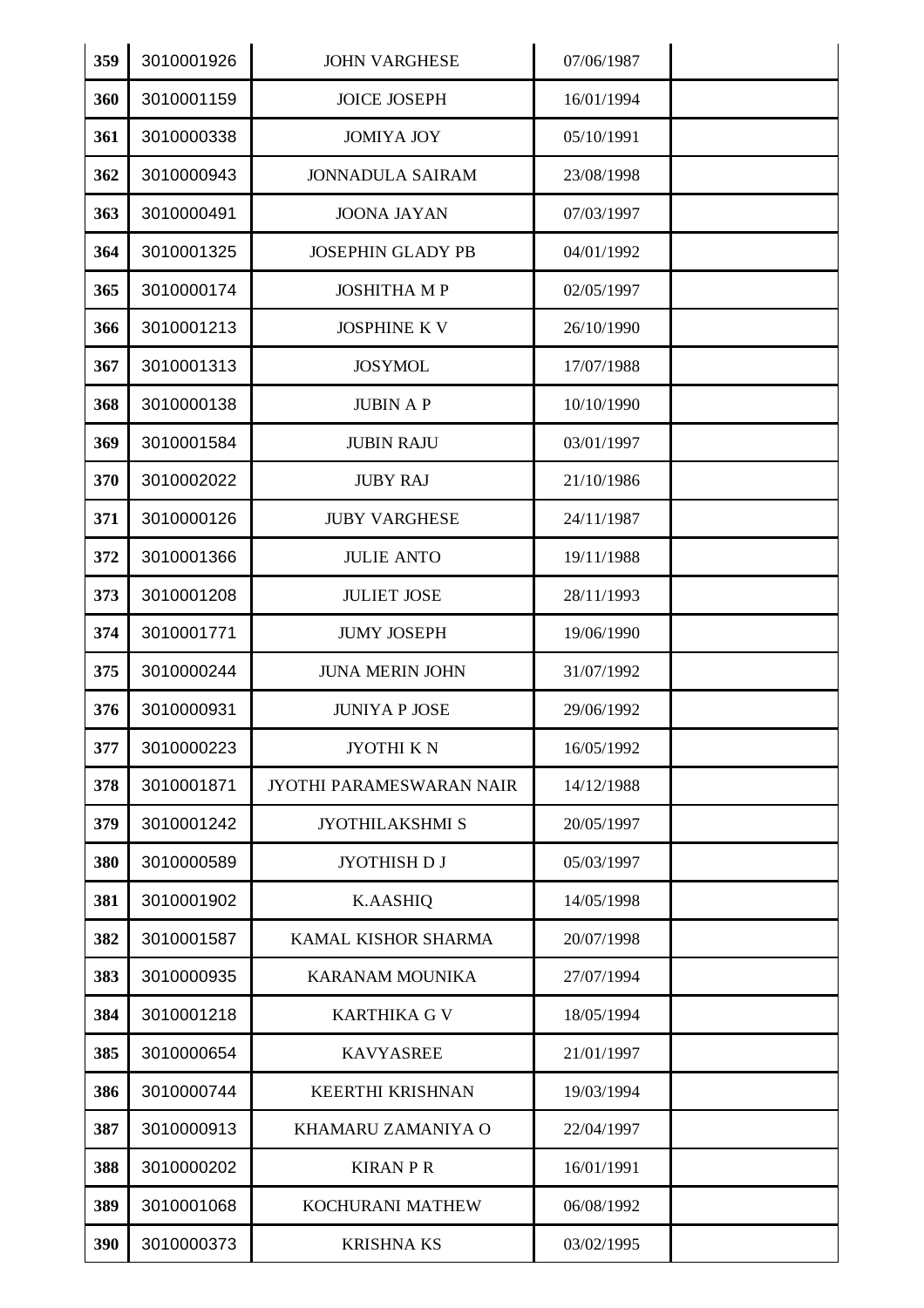| 391 | 3010001246 | <b>KRISHNA PRIYA R</b>  | 24/07/1998 |  |
|-----|------------|-------------------------|------------|--|
| 392 | 3010000717 | LAKSHMI BALACHANDRAN    | 27/07/1984 |  |
| 393 | 3010000110 | <b>LALI</b>             | 25/09/1986 |  |
| 394 | 3010001573 | <b>LEENAJ</b>           | 09/04/1988 |  |
| 395 | 3010001261 | <b>LEKHA V K</b>        | 16/09/1990 |  |
| 396 | 3010000430 | LEKSHMI LAL S           | 06/02/1992 |  |
| 397 | 3010002173 | <b>LEKSHMI R</b>        | 11/08/1988 |  |
| 398 | 3010001030 | <b>LEKSHMI S C</b>      | 09/05/1990 |  |
| 399 | 3010001590 | <b>LIJA V JASMINE</b>   | 20/07/1991 |  |
| 400 | 3010000715 | <b>LIJI MATHEW</b>      | 25/09/1987 |  |
| 401 | 3010001020 | LIJI MOOL               | 31/05/1996 |  |
| 402 | 3010000751 | LIJINA C M              | 04/05/1991 |  |
| 403 | 3010001600 | LIJISHA C M             | 30/03/1983 |  |
| 404 | 3010001044 | LIJISHA K ABRAHAM       | 17/08/1988 |  |
| 405 | 3010000570 | <b>LIJO T JAMES</b>     | 27/06/1989 |  |
| 406 | 3010000621 | <b>LIJU JACOB</b>       | 13/09/1989 |  |
| 407 | 3010000076 | <b>LINCY KURIAN</b>     | 10/10/1989 |  |
| 408 | 3010001648 | LINEESH. P              | 25/05/1988 |  |
| 409 | 3010002051 | <b>LINSHA A P</b>       | 04/11/1994 |  |
| 410 | 3010000448 | <b>LINTAJOSE</b>        | 21/08/1991 |  |
| 411 | 3010001887 | <b>LINU JOSE</b>        | 22/01/1990 |  |
| 412 | 3010001225 | <b>LINU JOSEPH</b>      | 21/08/1991 |  |
| 413 | 3010002172 | LINUMOL M M             | 31/07/1990 |  |
| 414 | 3010001280 | <b>LINZI GEORGE</b>     | 30/05/1987 |  |
| 415 | 3010000314 | <b>LISHA THOMAS</b>     | 28/05/1984 |  |
| 416 | 3010002037 | <b>LISHA VARGHESE</b>   | 21/06/1990 |  |
| 417 | 3010001488 | <b>LISMY VARGHESE</b>   | 13/12/1998 |  |
| 418 | 3010000251 | <b>LISNA P SUNNY</b>    | 02/03/1992 |  |
| 419 | 3010002007 | LIYAMOL P.Y             | 22/04/1989 |  |
| 420 | 3010000278 | <b>LOPEZ ASHA LEON</b>  | 02/03/1992 |  |
| 421 | 3010000257 | <b>LOVNA GRACE PAUL</b> | 27/09/1989 |  |
| 422 | 3010002144 | <b>MANOOP PM</b>        | 20/01/1994 |  |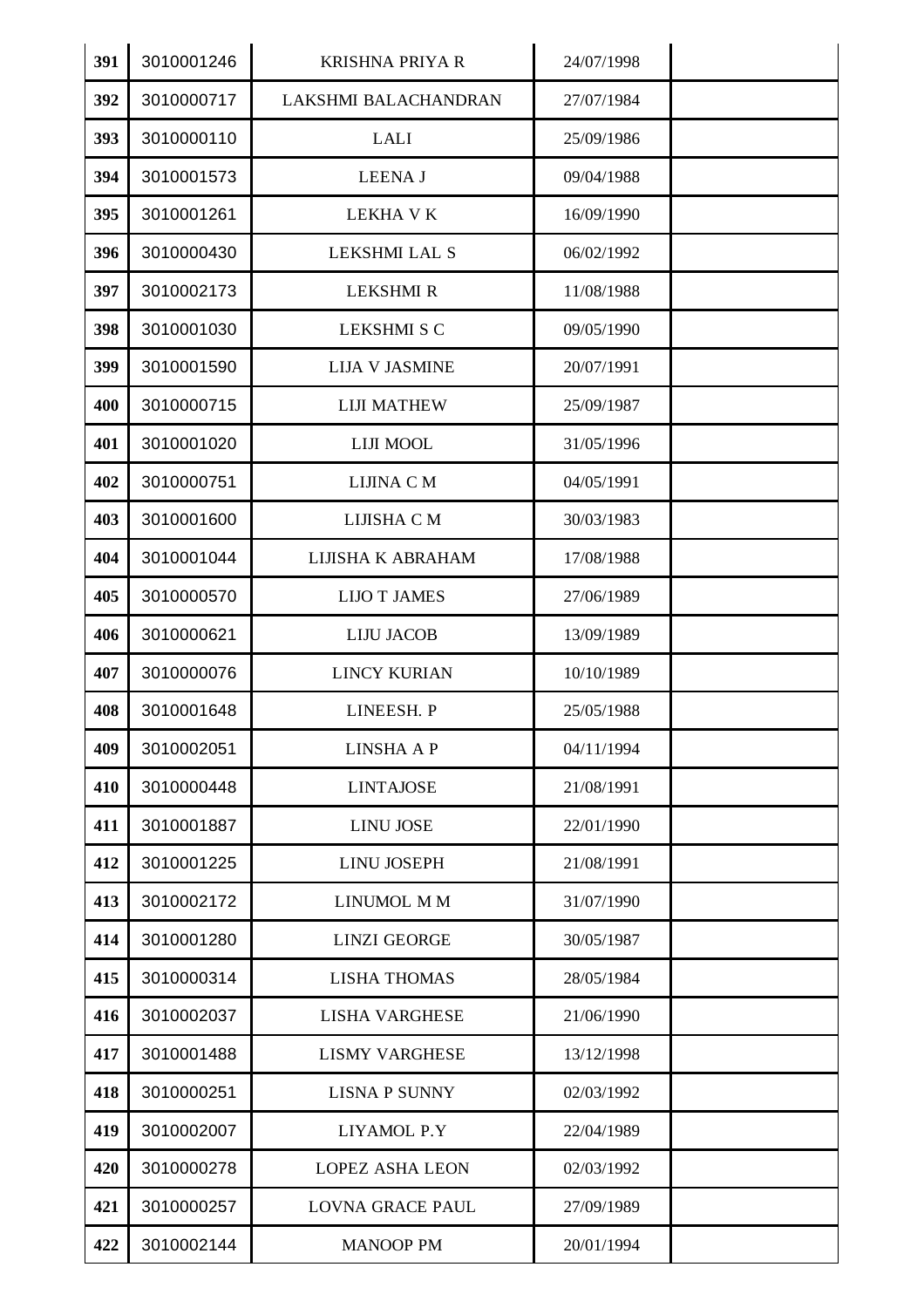| 423 | 3010000247 | <b>MANU MANOJ</b>         | 31/12/1995 |  |
|-----|------------|---------------------------|------------|--|
| 424 | 3010000997 | <b>MARIA MINNU</b>        | 26/10/1993 |  |
| 425 | 3010001315 | <b>MARY MINDA</b>         | 24/05/1985 |  |
| 426 | 3010000386 | <b>MASHA NAJOOM K.P</b>   | 29/11/1993 |  |
| 427 | 3010000850 | MEENAKUMARIE              | 10/06/1989 |  |
| 428 | 3010001683 | <b>MEERAT</b>             | 26/01/1990 |  |
| 429 | 3010001059 | MEGHNA MALU M             | 08/10/1994 |  |
| 430 | 3010001088 | <b>MELBI MATHEW</b>       | 28/02/1993 |  |
| 431 | 3010001942 | <b>MEREENA JOSE</b>       | 02/08/1991 |  |
| 432 | 3010000683 | <b>MERIN BABY</b>         | 08/12/1994 |  |
| 433 | 3010001410 | MERIN SARA CHACKO         | 04/09/1987 |  |
| 434 | 3010001930 | <b>MERLIN CHACKO</b>      | 07/04/1997 |  |
| 435 | 3010000360 | <b>MERLIN MONCY</b>       | 17/11/1997 |  |
| 436 | 3010001179 | <b>MIDHUM</b>             | 08/04/1992 |  |
| 437 | 3010002147 | <b>MIDHUN GOVINDAN</b>    | 11/02/1987 |  |
| 438 | 3010001121 | <b>MINU GEORGE</b>        | 04/10/1988 |  |
| 439 | 3010001395 | <b>MINU SUNNY</b>         | 07/05/1987 |  |
| 440 | 3010001328 | MINUPRABHA MUTTATHU       | 11/04/1988 |  |
| 441 | 3010000214 | <b>MITHRA V NAIR</b>      | 18/03/1997 |  |
| 442 | 3010000582 | <b>MOHAN DEVASY</b>       | 12/05/1985 |  |
| 443 | 3010001998 | <b>MOLCY THOMAS</b>       | 18/05/1998 |  |
| 444 | 3010000123 | <b>MONISHA NAIR</b>       | 14/10/1987 |  |
| 445 | 3010001353 | MRS.JAYASREE RADHA BABU   | 05/12/1990 |  |
| 446 | 3010000280 | MRS.MURSHIDA.KV           | 20/07/1996 |  |
| 447 | 3010001091 | MS. CHIPPY. V             | 23/04/1996 |  |
| 448 | 3010000081 | <b>MUHAMMED ANSAL P N</b> | 30/06/1999 |  |
| 449 | 3010000334 | <b>MUHAMMED RASEEM P</b>  | 17/05/1985 |  |
| 450 | 3010000644 | MUMTHAHINA ALI SHAHEENA   | 28/05/1991 |  |
| 451 | 3010001444 | NADHA T F                 | 28/11/1987 |  |
| 452 | 3010001398 | NADISHA MARAKKAR          | 09/04/1993 |  |
| 453 | 3010001078 | <b>NAINAR</b>             | 30/05/1989 |  |
| 454 | 3010001073 | NAJISHA.S                 | 17/04/1992 |  |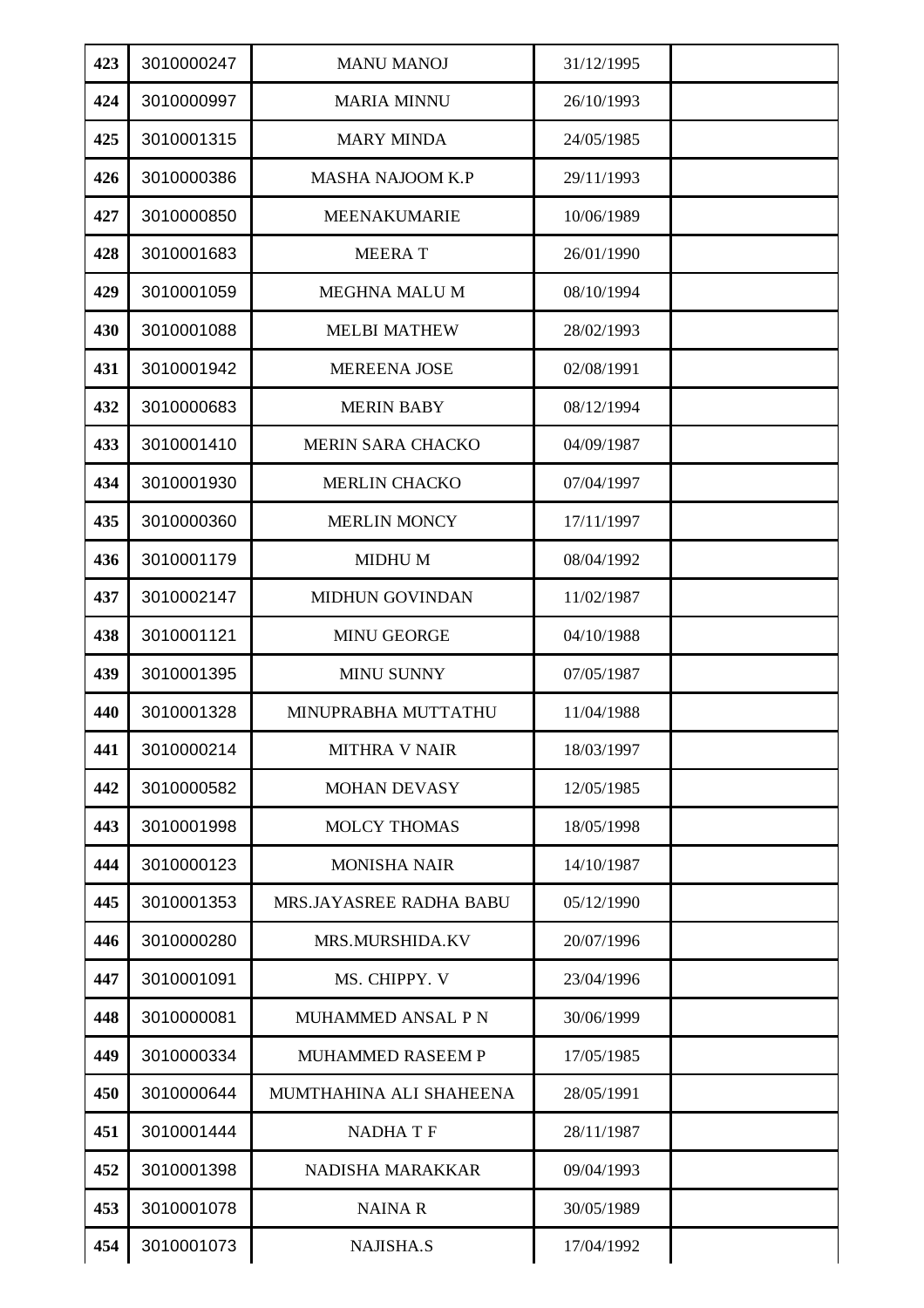| 455 | 3010001231 | <b>NAMITHA MOHAN</b>    | 13/01/1990 |  |
|-----|------------|-------------------------|------------|--|
| 456 | 3010000121 | <b>NAMITHA PK</b>       | 22/05/1996 |  |
| 457 | 3010001240 | NANCY THOMBRAYIL GEORGE | 15/10/1993 |  |
| 458 | 3010002019 | <b>NANDUKUMAR P</b>     | 01/09/1991 |  |
| 459 | 3010000804 | NANTHAGOPAL M           | 10/05/1994 |  |
| 460 | 3010000651 | NASEEF AHAMMED V        | 07/05/1985 |  |
| 461 | 3010001393 | <b>NASEERAP</b>         | 13/07/1992 |  |
| 462 | 3010001632 | <b>NASHEEDA</b>         | 17/11/1988 |  |
| 463 | 3010001619 | NASHEEDA ABDULNASAR     | 17/11/1988 |  |
| 464 | 3010000343 | <b>NASLAP</b>           | 23/05/1988 |  |
| 465 | 3010000211 | NASWEEHA. K             | 17/10/1990 |  |
| 466 | 3010001140 | <b>NAVITHA BEEGUM</b>   | 28/05/1992 |  |
| 467 | 3010000125 | <b>NAYANA C</b>         | 26/02/1998 |  |
| 468 | 3010001015 | <b>NEENU JOSE</b>       | 08/08/1992 |  |
| 469 | 3010000726 | <b>NEENUV</b>           | 05/08/1992 |  |
| 470 | 3010000064 | <b>NEETHI SREE S S</b>  | 30/05/1990 |  |
| 471 | 3010000417 | NEETHU ANNA JACOB       | 14/03/1997 |  |
| 472 | 3010001669 | <b>NEETHU AUGUSTINE</b> | 06/06/1994 |  |
| 473 | 3010000685 | NEETHU C KRISHNAN       | 31/03/1990 |  |
| 474 | 3010002179 | NEETHU DOMINIC          | 17/02/1996 |  |
| 475 | 3010001967 | <b>NEETHUMK</b>         | 28/05/1992 |  |
| 476 | 3010001381 | NEETHU M V              | 31/05/1994 |  |
| 477 | 3010000543 | NEETHU MARIA JOSE       | 12/05/1993 |  |
| 478 | 3010001155 | NEETHU OMANAKUTTAN      | 09/04/1993 |  |
| 479 | 3010000530 | <b>NEETHUPJ</b>         | 18/09/1991 |  |
| 480 | 3010000665 | <b>NEETHUPS</b>         | 29/04/1993 |  |
| 481 | 3010000890 | <b>NEETHU PETER</b>     | 01/05/1987 |  |
| 482 | 3010000131 | NEETHU SHAJI            | 20/05/1990 |  |
| 483 | 3010000217 | NEETHU SOOSAN VARGHESE  | 29/02/1984 |  |
| 484 | 3010001972 | NEETHU THOMAS           | 10/08/1990 |  |
| 485 | 3010001829 | NEETHU THOMAS           | 22/11/1995 |  |
| 486 | 3010000178 | NEETHU THOMAS           | 26/03/1987 |  |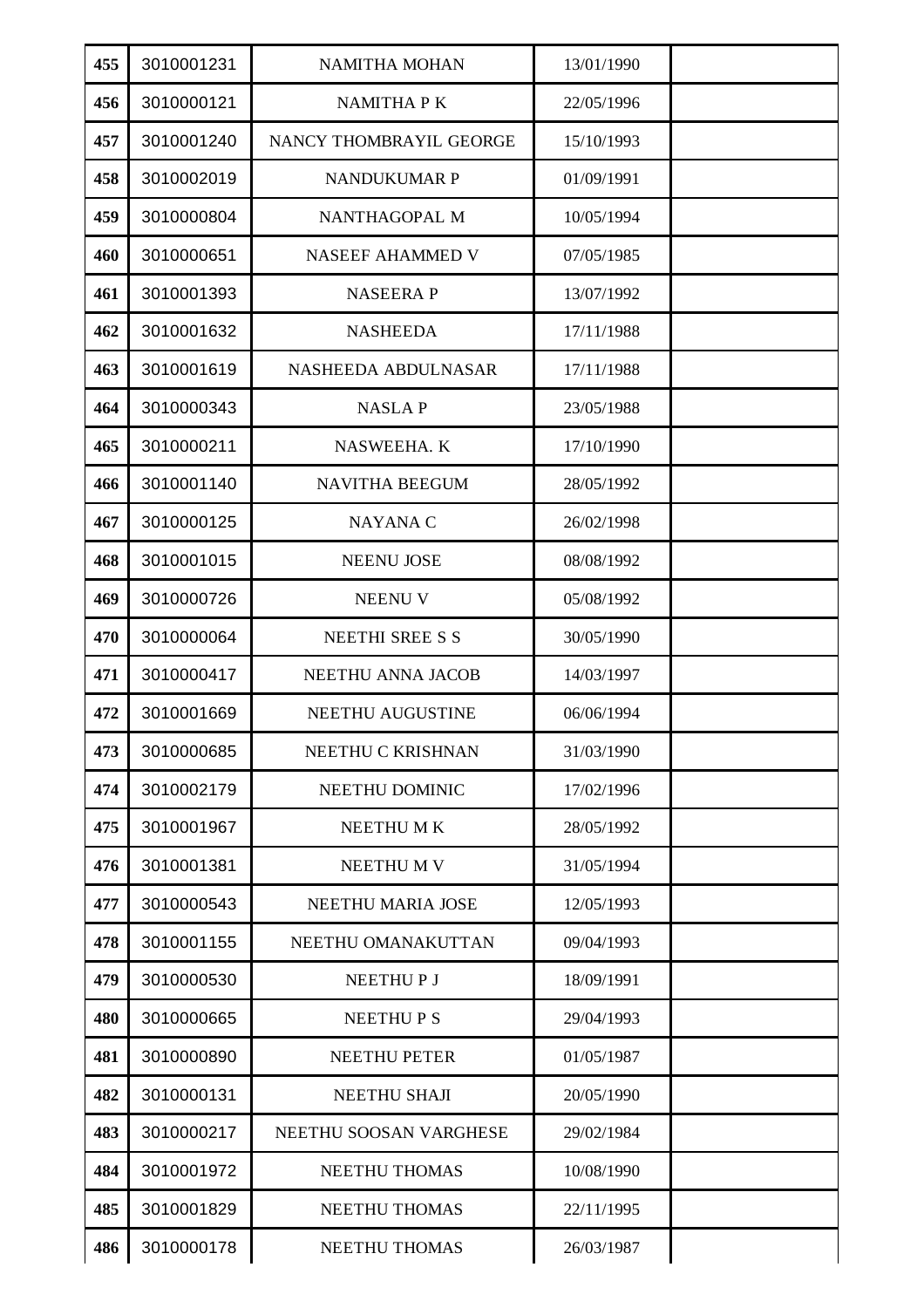| 487 | 3010002036 | NEETHU VARGHESE       | 13/12/1993 |  |
|-----|------------|-----------------------|------------|--|
| 488 | 3010001817 | NEETHUMOL C JOSEPH    | 10/01/1988 |  |
| 489 | 3010001097 | NEETHUMOL J           | 11/02/1996 |  |
| 490 | 3010002177 | NIDHILA.P             | 29/06/1991 |  |
| 491 | 3010001892 | NIKHILA LAKSHMI M     | 22/05/1990 |  |
| 492 | 3010000783 | <b>NIKHILA T</b>      | 28/04/1991 |  |
| 493 | 3010000252 | NIKHITHA KP           | 02/12/1992 |  |
| 494 | 3010001652 | NIMI N                | 19/01/1987 |  |
| 495 | 3010002080 | <b>NIMISHA S</b>      | 13/03/1991 |  |
| 496 | 3010002150 | <b>NIMYAPT</b>        | 08/04/1995 |  |
| 497 | 3010002024 | NISHA MOL T.J         | 16/02/1986 |  |
| 498 | 3010000440 | <b>NISHA V V</b>      | 25/05/1990 |  |
| 499 | 3010001322 | NISHA. P              | 24/10/1991 |  |
| 500 | 3010000699 | <b>NISHANA M M</b>    | 09/09/1987 |  |
| 501 | 3010000911 | NISHITHA A            | 13/12/1996 |  |
| 502 | 3010000061 | NITHYA SREE S S       | 30/05/1988 |  |
| 503 | 3010001265 | NIVEDITHA U           | 18/03/1989 |  |
| 504 | 3010000455 | <b>NIVYA SAJEEVAN</b> | 01/05/1998 |  |
| 505 | 3010001349 | NSEERA.V.K            | 20/05/1985 |  |
| 506 | 3010000676 | PARSEENA. J           | 23/05/1996 |  |
| 507 | 3010001818 | PARVAT SINGH          | 03/07/1996 |  |
| 508 | 3010000212 | PAVITHRA M            | 09/02/1994 |  |
| 509 | 3010001056 | POLINA CHERIAN        | 16/09/1985 |  |
| 510 | 3010000236 | POOJA VIJAYAN V       | 09/07/1991 |  |
| 511 | 3010000974 | <b>PRABIN PS</b>      | 10/05/1987 |  |
| 512 | 3010000956 | PRASEEDA V P          | 22/09/1990 |  |
| 513 | 3010000750 | PRASEENA P            | 30/05/1987 |  |
| 514 | 3010001241 | PRAVEEN KUMAR V       | 04/08/1986 |  |
| 515 | 3010001287 | PRAVEENA PRAKASH      | 28/04/1985 |  |
| 516 | 3010000597 | PRAVILA P             | 14/03/1996 |  |
| 517 | 3010000324 | PREETHY CHANDRA K     | 31/05/1984 |  |
| 518 | 3010001489 | PREETY KUMARI         | 06/05/1995 |  |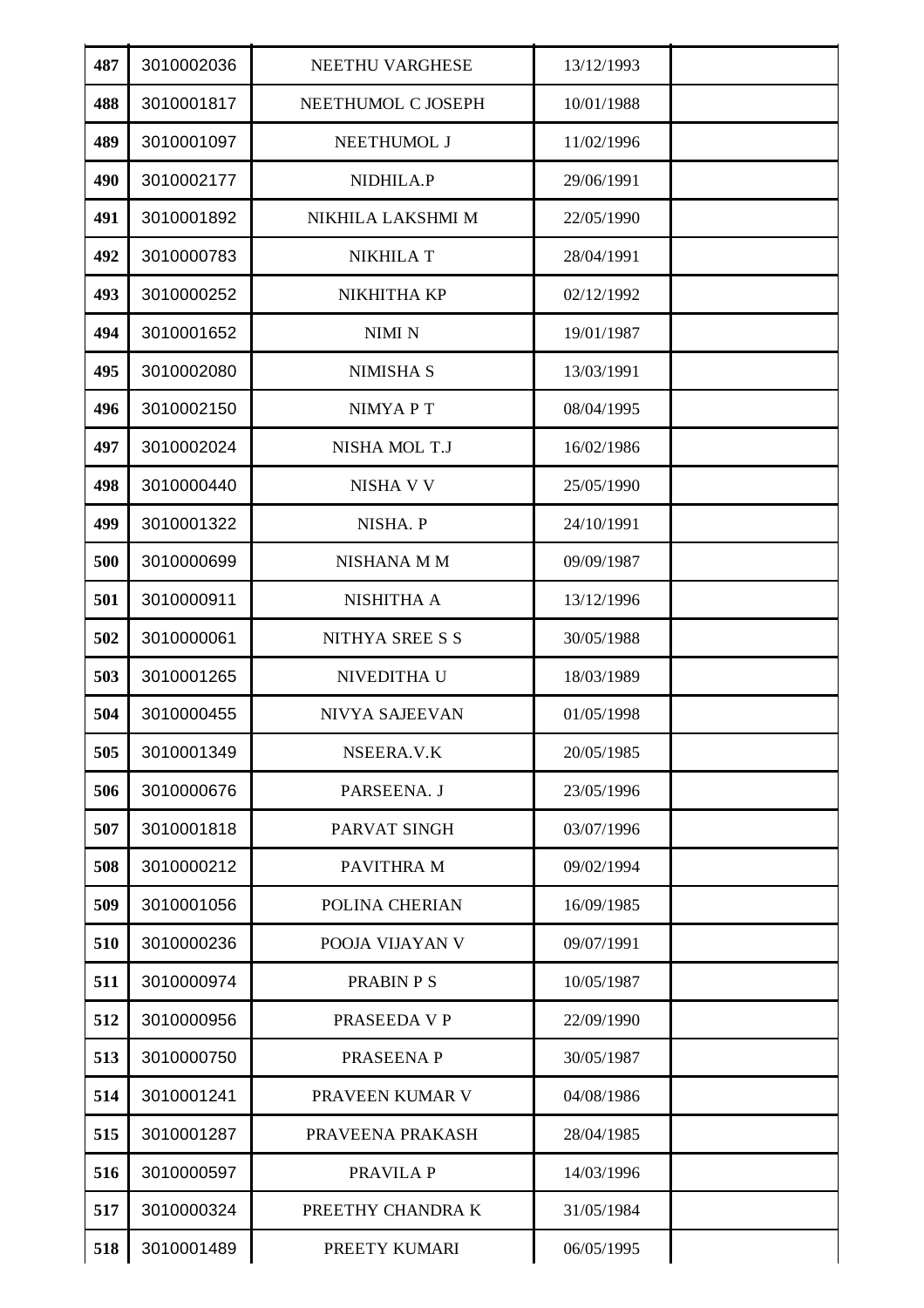| 519 | 3010000512 | PRIJITHA C               | 08/04/1988 |  |
|-----|------------|--------------------------|------------|--|
| 520 | 3010000908 | PRIJITHA S NAIR          | 15/07/1991 |  |
| 521 | 3010001719 | PRIYA P                  | 15/05/1989 |  |
| 522 | 3010000277 | PRIYA PL                 | 16/10/1991 |  |
| 523 | 3010001969 | PRIYA R                  | 21/05/1996 |  |
| 524 | 3010001050 | PRIYA VAZHAKKATTIL SIVAN | 17/12/1988 |  |
| 525 | 3010000393 | PRIYANKA P.P             | 23/06/1992 |  |
| 526 | 3010001337 | PUTHENPARAMBIL ANU RAJAN | 04/04/1989 |  |
| 527 | 3010000469 | <b>RAHUL B</b>           | 30/04/1997 |  |
| 528 | 3010002180 | <b>RAHUL K</b>           | 07/05/1993 |  |
| 529 | 3010000107 | <b>RAHUL KC</b>          | 20/03/1998 |  |
| 530 | 3010000691 | <b>RAHUL MB</b>          | 23/03/1992 |  |
| 531 | 3010001326 | <b>RAIMOL JOB</b>        | 25/05/1985 |  |
| 532 | 3010000453 | <b>RAJALAKSHMI R</b>     | 03/11/1995 |  |
| 533 | 3010001168 | RAJALAKSHMI RAJEEV       | 10/05/1988 |  |
| 534 | 3010001174 | <b>RAJEESH P K</b>       | 04/11/1987 |  |
| 535 | 3010001798 | <b>RAJEEV RV</b>         | 07/04/1995 |  |
| 536 | 3010000966 | <b>RAJESH J</b>          | 21/01/1990 |  |
| 537 | 3010001160 | <b>RAJI JACOB</b>        | 13/02/1989 |  |
| 538 | 3010001224 | <b>RAJI P NAIR</b>       | 06/03/1991 |  |
| 539 | 3010000493 | <b>RAJI RAGHAVAN E</b>   | 24/01/1990 |  |
| 540 | 3010000099 | <b>RAJIMOL D</b>         | 31/05/1987 |  |
| 541 | 3010001008 | RAJISHA K                | 04/04/1990 |  |
| 542 | 3010001117 | RAJISHA PANNIYOTTE       | 04/04/1985 |  |
| 543 | 3010000825 | <b>RAJITH M</b>          | 19/05/1990 |  |
| 544 | 3010000706 | RAJITHA K                | 08/05/1993 |  |
| 545 | 3010000555 | <b>RAJNEE HERALD</b>     | 07/05/1984 |  |
| 546 | 3010001786 | RAMSAGAR BAIRWA          | 25/05/1990 |  |
| 547 | 3010001974 | <b>RAMSEENAK</b>         | 24/05/1987 |  |
| 548 | 3010000149 | RAMSHEEDA K M            | 15/11/1989 |  |
| 549 | 3010000965 | <b>RAMSHEENAT</b>        | 12/03/1992 |  |
| 550 | 3010001108 | <b>RAMSHIDHA R S</b>     | 28/04/1994 |  |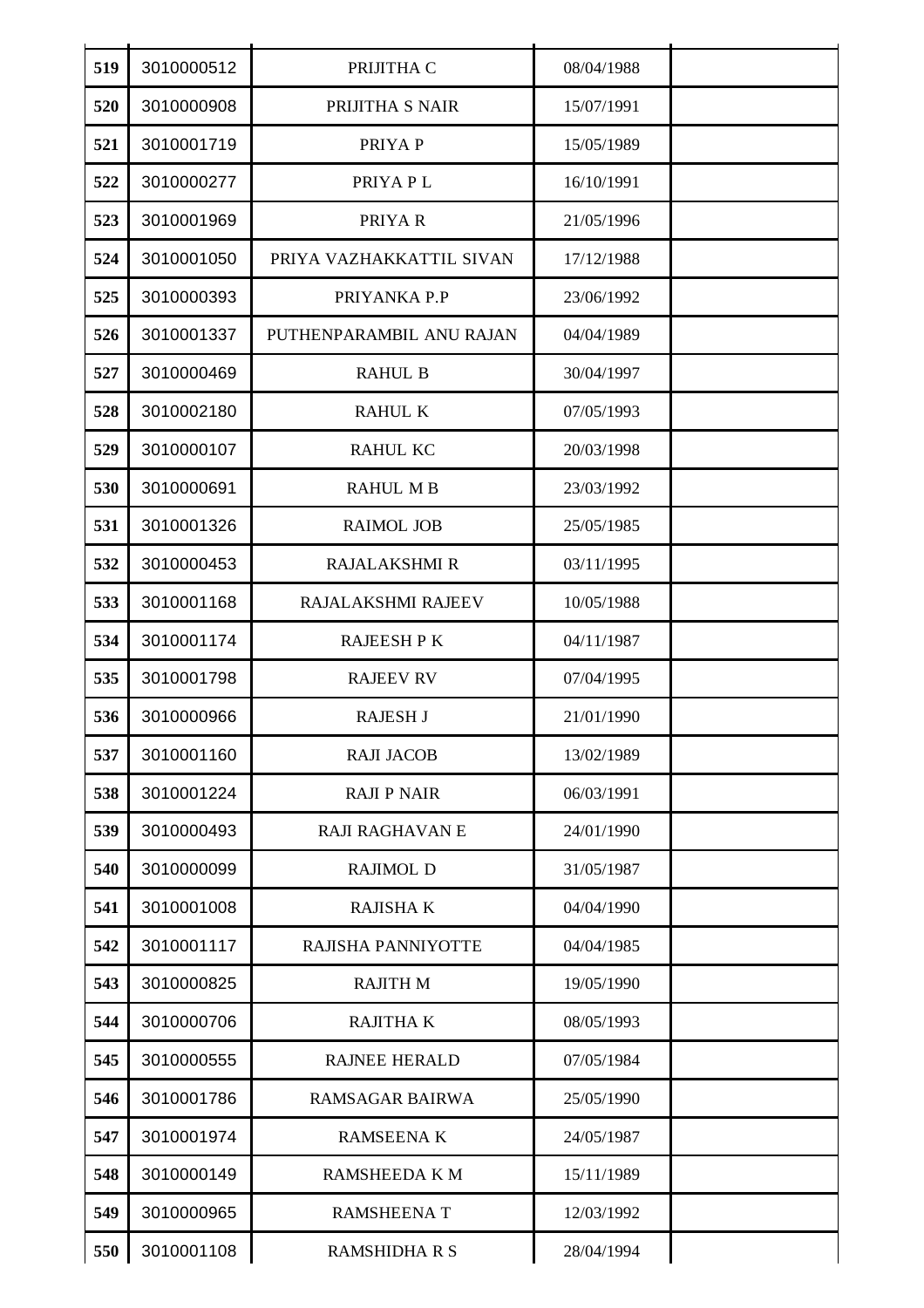| 551 | 3010001559 | <b>RAMYAKR</b>         | 13/05/1988 |  |
|-----|------------|------------------------|------------|--|
| 552 | 3010002018 | RAMYA.C                | 18/02/1993 |  |
| 553 | 3010000177 | <b>RANI KUNJUMON</b>   | 07/05/1992 |  |
| 554 | 3010001527 | RANI MARIAM SHAJI      | 09/11/1997 |  |
| 555 | 3010000151 | <b>RASMIYA K M</b>     | 30/01/1991 |  |
| 556 | 3010002028 | <b>REETA</b>           | 04/02/1983 |  |
| 557 | 3010000922 | <b>REGAL IGNATIOUS</b> | 17/03/1993 |  |
| 558 | 3010000400 | <b>REJI FELIX P</b>    | 27/05/1988 |  |
| 559 | 3010000827 | <b>REKHA C</b>         | 18/05/1992 |  |
| 560 | 3010000336 | <b>REKHA V</b>         | 29/12/1996 |  |
| 561 | 3010001788 | REKHA.P.G              | 13/04/1985 |  |
| 562 | 3010000926 | <b>REMI CR</b>         | 26/01/1992 |  |
| 563 | 3010001501 | <b>REMISHA C P</b>     | 24/02/1997 |  |
| 564 | 3010000089 | REMYA.K.M              | 04/01/1985 |  |
| 565 | 3010002094 | REMYA KRISHNA U K      | 04/02/1992 |  |
| 566 | 3010001756 | <b>REMYAM</b>          | 20/01/1993 |  |
| 567 | 3010001446 | <b>REMYA MK</b>        | 10/11/1988 |  |
| 568 | 3010001937 | <b>REMYA NAIR</b>      | 04/06/1989 |  |
| 569 | 3010000114 | REMYA NARAYANAN        | 29/05/1996 |  |
| 570 | 3010000540 | <b>REMYAP</b>          | 14/06/1988 |  |
| 571 | 3010000309 | <b>REMYAP</b>          | 21/07/1993 |  |
| 572 | 3010001716 | <b>REMYAR</b>          | 25/01/1986 |  |
| 573 | 3010001611 | <b>REMYAR.S</b>        | 04/03/1996 |  |
| 574 | 3010001335 | REMYA RAVEENDRAN       | 15/05/1984 |  |
| 575 | 3010001327 | <b>REMYA V</b>         | 28/07/1990 |  |
| 576 | 3010000052 | <b>REMYAMOL S</b>      | 02/05/1985 |  |
| 577 | 3010000649 | RENJANA KAROTH         | 31/05/1995 |  |
| 578 | 3010001342 | RENJINI. V. S          |            |  |
| 579 | 3010000112 | <b>RESHMA JOY</b>      | 10/11/1994 |  |
| 580 | 3010000482 | <b>RESHMAK</b>         | 05/04/1995 |  |
| 581 | 3010001952 | <b>RESHMA MATHEW</b>   | 30/05/1993 |  |
| 582 | 3010000561 | <b>RESHMAR</b>         | 31/12/1993 |  |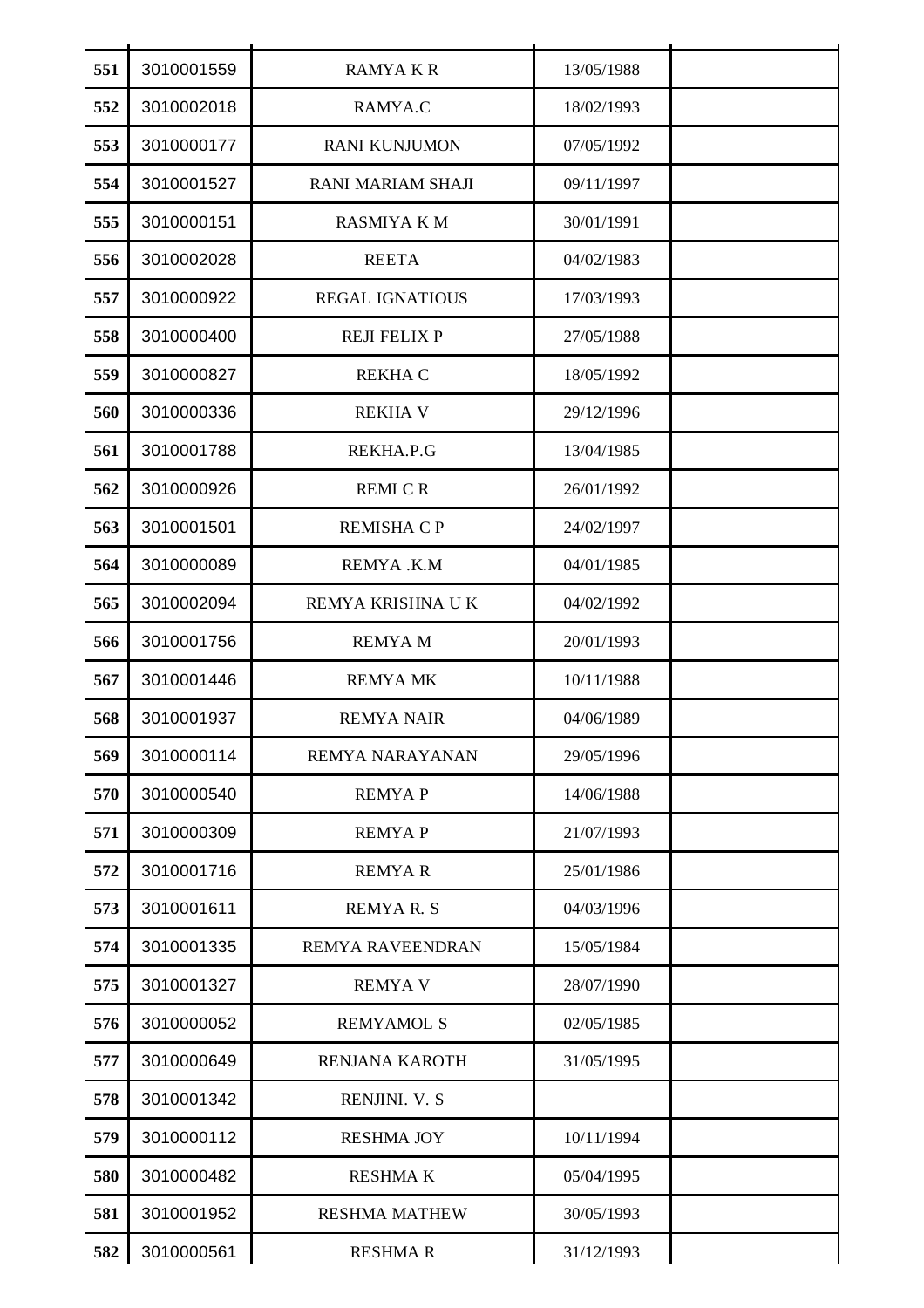| 583 | 3010001607 | <b>RESHMA S</b>            | 12/10/1991 |  |
|-----|------------|----------------------------|------------|--|
| 584 | 3010000381 | RESHMA SHAJI               | 05/11/1991 |  |
| 585 | 3010000168 | <b>RESHMA V</b>            | 29/03/1993 |  |
| 586 | 3010001076 | <b>RESHMA.KA</b>           | 23/06/1991 |  |
| 587 | 3010001729 | <b>RESHMARAJ P R</b>       | 17/07/1994 |  |
| 588 | 3010000780 | <b>RESHMI BALACHANDRAN</b> | 19/11/1991 |  |
| 589 | 3010001725 | <b>RESMIG</b>              | 01/06/1986 |  |
| 590 | 3010000463 | <b>RESMI RAMACHANDRAN</b>  | 31/05/1988 |  |
| 591 | 3010000832 | <b>RESMITR</b>             | 20/11/1996 |  |
| 592 | 3010000692 | RESMI.V.R                  | 30/03/1988 |  |
| 593 | 3010000078 | <b>REVATHY JR</b>          | 21/09/1994 |  |
| 594 | 3010000733 | RIA ELIZABETH BABU         | 06/12/1989 |  |
| 595 | 3010001421 | RICHUMOL GEORGE            | 22/03/1987 |  |
| 596 | 3010001521 | <b>RICY ROBERT R</b>       | 15/02/1987 |  |
| 597 | 3010001479 | <b>RINCY ABRAHAM</b>       | 18/06/1993 |  |
| 598 | 3010000132 | <b>RINCY JOSHUWA</b>       | 18/12/1991 |  |
| 599 | 3010001116 | <b>RINDA SIMON</b>         | 18/04/1985 |  |
| 600 | 3010001880 | <b>RINI AV</b>             | 07/09/1988 |  |
| 601 | 3010002182 | <b>RINIK</b>               | 23/11/1988 |  |
| 602 | 3010000545 | <b>RINJU BABU</b>          | 30/11/1995 |  |
| 603 | 3010001515 | <b>RINJU RAJAN</b>         | 27/11/1994 |  |
| 604 | 3010000445 | <b>RINKUTK</b>             | 02/10/1990 |  |
| 605 | 3010002184 | <b>RINSHA KP</b>           | 19/05/1993 |  |
| 606 | 3010000642 | <b>ROJI MOL R</b>          | 17/11/1994 |  |
| 607 | 3010000513 | <b>ROLIN CYRIAC</b>        | 07/11/1987 |  |
| 608 | 3010002129 | ROOPAK V K                 | 10/05/1995 |  |
| 609 | 3010000237 | ROSENET SHAJI              | 02/09/1986 |  |
| 610 | 3010001585 | ROSHNA MERIN VARGHESE      | 27/03/1996 |  |
| 611 | 3010001428 | <b>ROSHNI GOVIND</b>       | 10/07/1991 |  |
| 612 | 3010001412 | RUPHINA CYRIL FERNANDEZ    | 30/05/1986 |  |
| 613 | 3010000164 | <b>S ANANDARAJ</b>         | 14/09/1984 |  |
| 614 | 3010000923 | SABIREENA N.               | 01/06/1991 |  |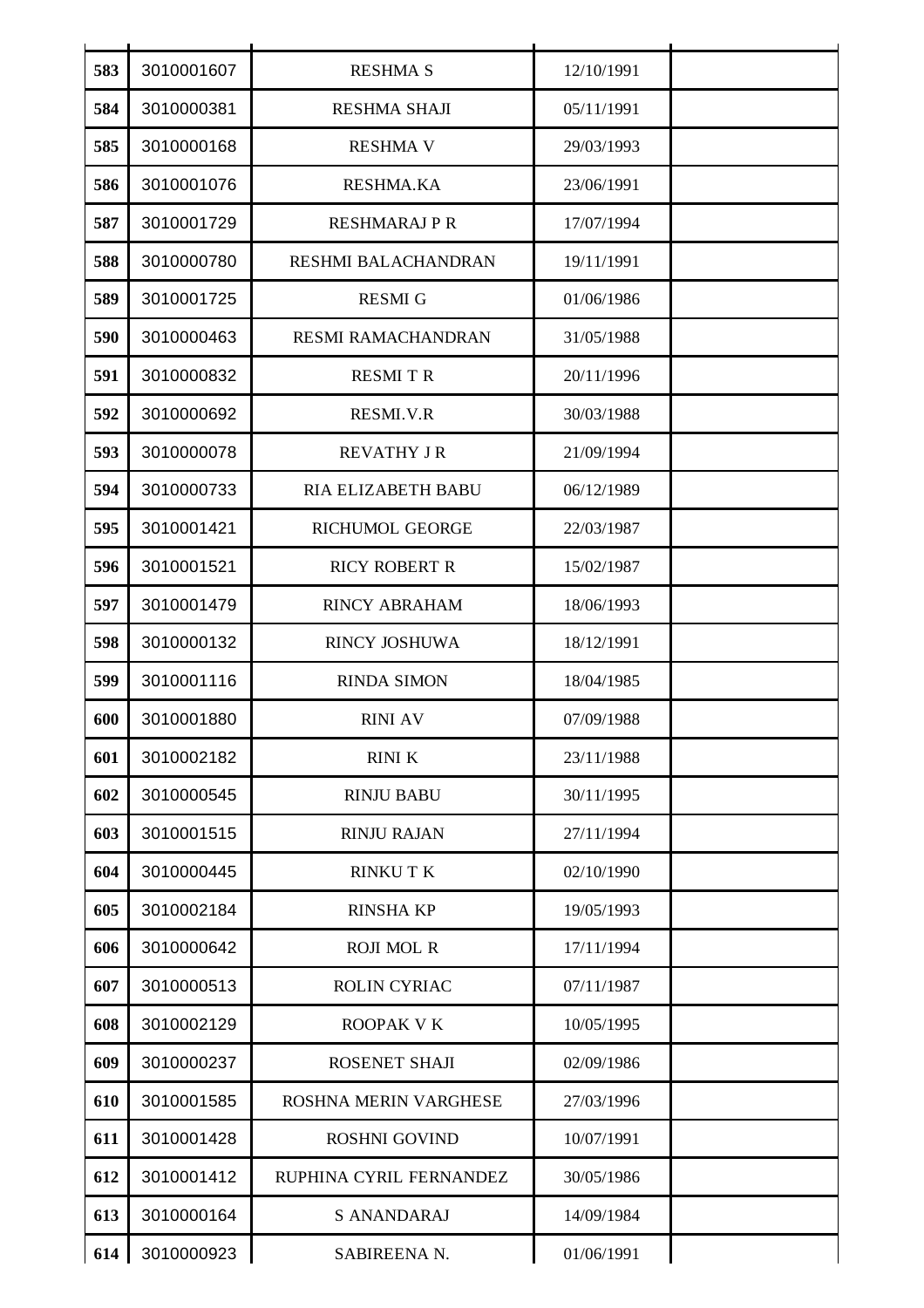| 615 | 3010001348 | <b>SABITHA KURIAN</b>     | 27/09/1991 |                                                                  |
|-----|------------|---------------------------|------------|------------------------------------------------------------------|
| 616 | 3010001505 | SAIFUDHEEN P K            | 06/10/1986 |                                                                  |
| 617 | 3010002014 | <b>SAJANA GEORGE</b>      | 19/04/1986 |                                                                  |
| 618 | 3010002113 | <b>SAJANA SHAJU</b>       | 29/01/1999 |                                                                  |
| 619 | 3010001043 | <b>SAJINA SOMAN</b>       | 10/08/1993 | Eligible only if Certificate<br>Course In<br>Nursing & Midwifery |
| 620 | 3010002081 | <b>SAJINI PK</b>          | 11/08/1981 |                                                                  |
| 621 | 3010000552 | SAJINIMOL K S             | 19/12/1995 |                                                                  |
| 622 | 3010001844 | SAJITHA CA                | 11/04/1985 |                                                                  |
| 623 | 3010001343 | SAJITHA C V               | 11/04/1990 |                                                                  |
| 624 | 3010002151 | SAJNA A T                 | 27/04/1987 |                                                                  |
| 625 | 3010001777 | <b>SALEENAP</b>           | 22/06/1986 |                                                                  |
| 626 | 3010000315 | SALINI . P.R              | 23/11/1987 |                                                                  |
| 627 | 3010002168 | <b>SALINI R</b>           | 26/08/1992 |                                                                  |
| 628 | 3010000718 | <b>SANDEEP KUMAR</b>      | 14/01/1993 |                                                                  |
| 629 | 3010000479 | <b>SANDHYAP</b>           | 12/04/1989 |                                                                  |
| 630 | 3010001232 | <b>SANDHYA S</b>          | 25/04/1983 |                                                                  |
| 631 | 3010000474 | <b>SANDRA JONEY</b>       | 26/07/1994 |                                                                  |
| 632 | 3010001354 | <b>SANGEETHANP</b>        | 17/05/1983 |                                                                  |
| 633 | 3010000456 | <b>SANISHAP</b>           | 04/08/1997 |                                                                  |
| 634 | 3010001748 | SANJAY KUMAR KUSHWAH      | 06/07/1996 |                                                                  |
| 635 | 3010002071 | SANJU KUMARI MEGHWAL      | 19/07/1996 |                                                                  |
| 636 | 3010000680 | <b>SANOOJA SHEREEF</b>    | 19/06/1989 |                                                                  |
| 637 | 3010000243 | <b>SARAMMA ALEXANDER</b>  | 26/04/1985 |                                                                  |
| 638 | 3010001324 | <b>SARANYAK</b>           | 19/10/1992 |                                                                  |
| 639 | 3010001306 | <b>SARANYA K</b>          | 28/04/1992 |                                                                  |
| 640 | 3010000181 | <b>SARANYA M</b>          | 05/05/1991 |                                                                  |
| 641 | 3010001644 | SARANYA P CHANDRAN        | 07/11/1988 |                                                                  |
| 642 | 3010000105 | <b>SARANYAPS</b>          | 31/05/1993 |                                                                  |
| 643 | 3010000391 | <b>SARANYA RAVEENDRAN</b> | 28/02/1989 |                                                                  |
| 644 | 3010000331 | <b>SARFILA P</b>          | 28/10/1993 |                                                                  |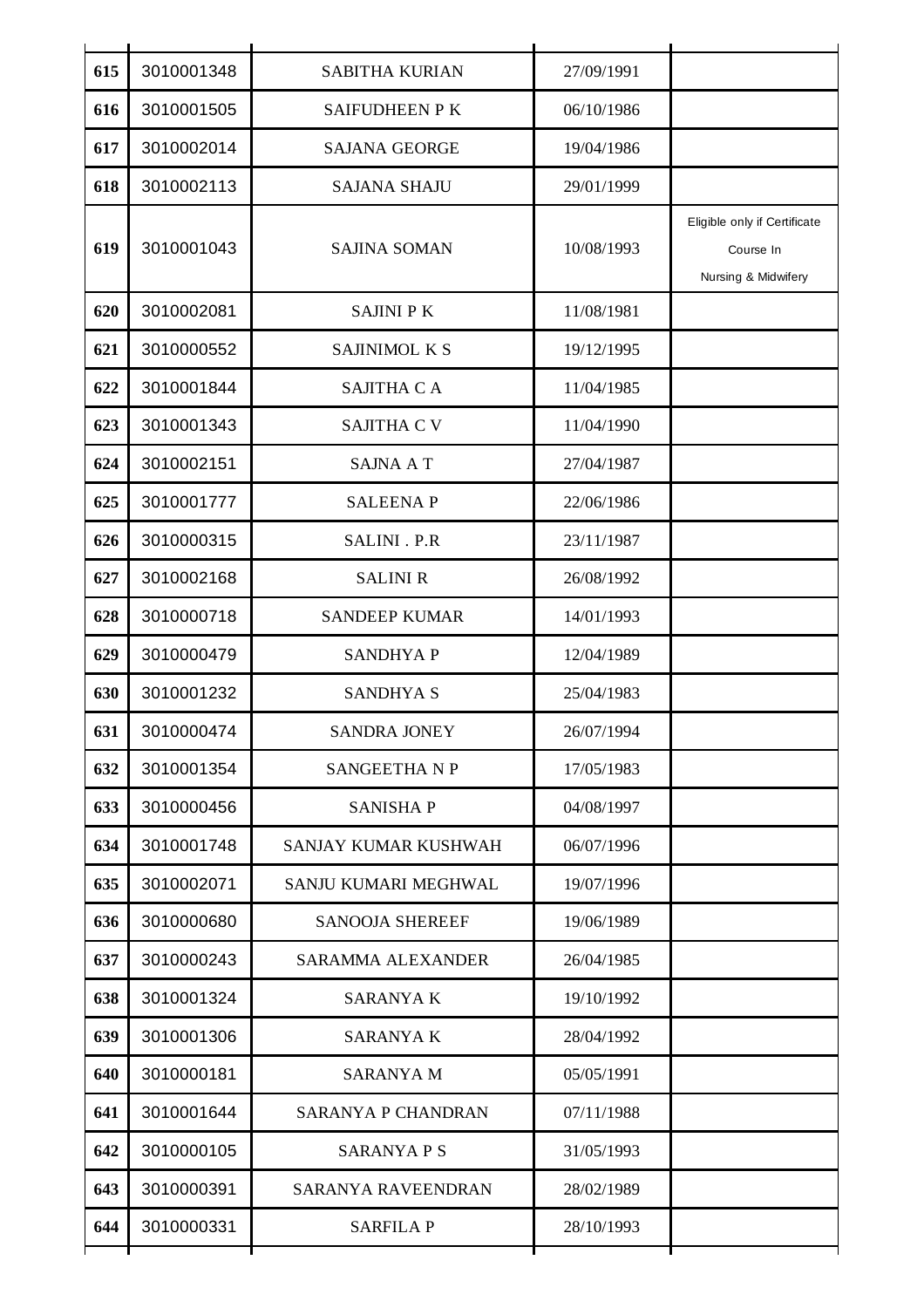| 645 | 3010000701 | <b>SARIKA K</b>            | 19/08/1997 |  |
|-----|------------|----------------------------|------------|--|
| 646 | 3010001469 | <b>SARITHA PONNAN</b>      | 08/12/1983 |  |
| 647 | 3010001016 | <b>SARITHAT</b>            | 26/05/1985 |  |
| 648 | 3010000960 | <b>SAUMYA ANNA ALEX</b>    | 28/11/1990 |  |
| 649 | 3010002077 | <b>SAYAGA C V</b>          | 16/02/1996 |  |
| 650 | 3010001233 | SAYANA.E                   | 11/02/1989 |  |
| 651 | 3010001832 | <b>SEENA NARAYANAN</b>     | 24/12/1985 |  |
| 652 | 3010001745 | SELSABEELA.A.S             | 06/05/1994 |  |
| 653 | 3010001816 | SETHULAKSHMI P G           | 01/02/1991 |  |
| 654 | 3010001898 | SETHULAKSHMI. V            | 31/05/1998 |  |
| 655 | 3010001718 | SETHULEKSHMI MS            | 03/08/1994 |  |
| 656 | 3010000180 | <b>SHADIYA P</b>           | 06/04/1990 |  |
| 657 | 3010000681 | SHAHANA MOL SHEREEF        | 17/06/1993 |  |
| 658 | 3010001377 | SHAHANA.A                  | 31/05/1989 |  |
| 659 | 3010001938 | <b>SHAHIN P</b>            | 21/11/1996 |  |
| 660 | 3010001787 | <b>SHALIYA KP</b>          | 13/04/1987 |  |
| 661 | 3010001519 | <b>SHAMEENA PY</b>         | 28/02/1985 |  |
| 662 | 3010000917 | <b>SHAMLIN JOHNY</b>       | 29/06/1993 |  |
| 663 | 3010000679 | <b>SHAMNA NAUSHAD</b>      | 21/09/1992 |  |
| 664 | 3010001667 | <b>SHAMNA P.S</b>          | 28/12/1990 |  |
| 665 | 3010000565 | <b>SHAN S</b>              | 05/04/1992 |  |
| 666 | 3010001614 | <b>SHANDIYA ROBERT</b>     | 21/04/1991 |  |
| 667 | 3010001352 | <b>SHANYA MARY CHERIAN</b> | 10/02/1988 |  |
| 668 | 3010001408 | <b>SHARON ROSE K G</b>     | 22/05/1994 |  |
| 669 | 3010001070 | <b>SHEEBA BABU</b>         | 31/05/1987 |  |
| 670 | 3010001476 | <b>SHEENAT</b>             | 01/09/1987 |  |
| 671 | 3010000938 | SHEFEEK.V                  | 23/11/1991 |  |
| 672 | 3010001991 | <b>SHERRY DINNA JOHN</b>   | 07/09/1981 |  |
| 673 | 3010000332 | <b>SHIBNAKS</b>            | 13/12/1994 |  |
| 674 | 3010000320 | <b>SHIJINA JABBAR</b>      | 20/05/1991 |  |
| 675 | 3010001031 | SHIKHA JANARDHANAN         | 17/09/1993 |  |
| 676 | 3010001656 | <b>SHILPA C BHASKAR</b>    | 07/07/1990 |  |
|     |            |                            |            |  |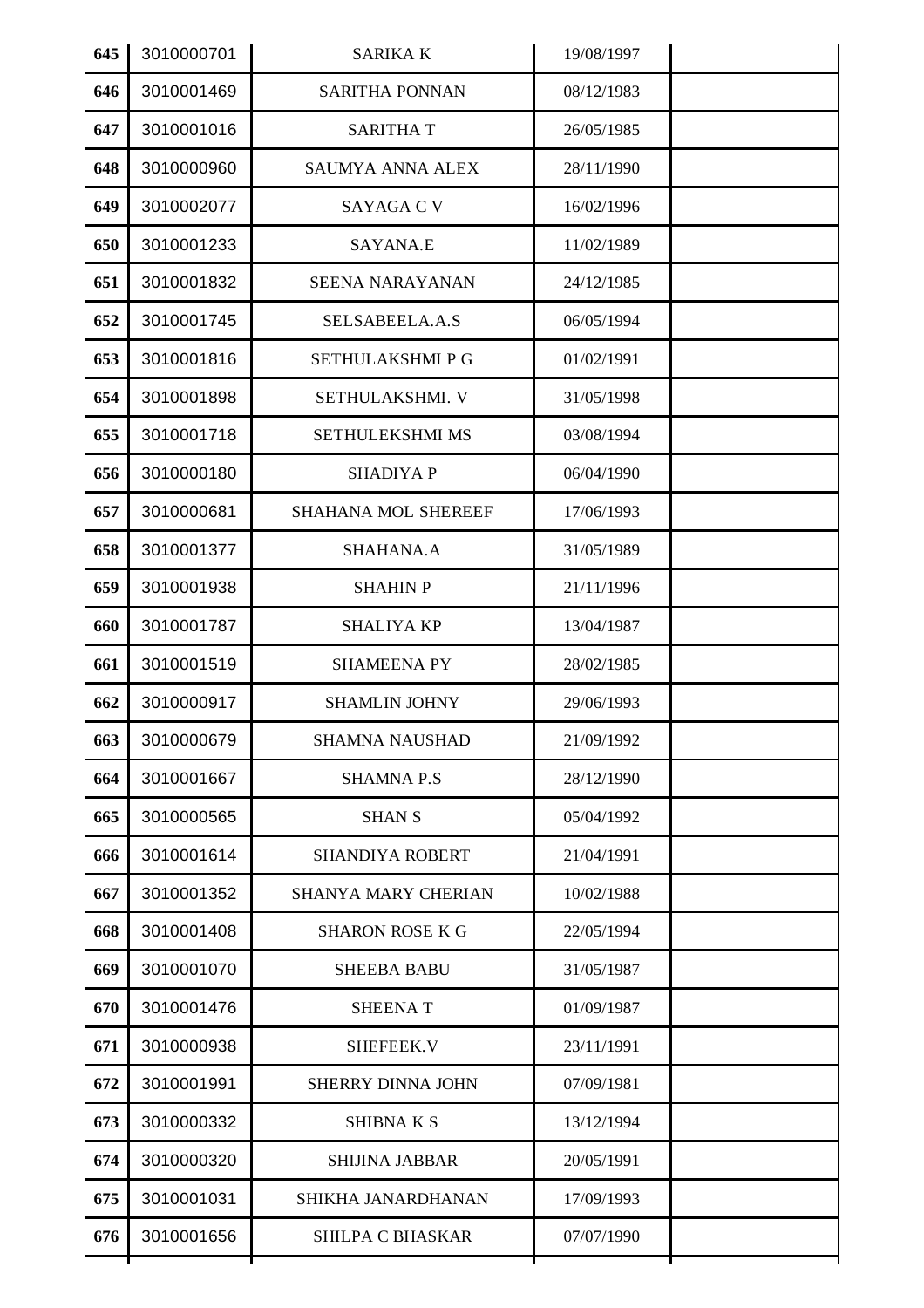| 677 | 3010000946 | <b>SHILPAM</b>          | 19/12/1992 |  |
|-----|------------|-------------------------|------------|--|
| 678 | 3010001884 | <b>SHIMY THOMAS</b>     | 26/09/1992 |  |
| 679 | 3010000652 | SHINIL SURENDRAN        | 16/08/1991 |  |
| 680 | 3010002008 | <b>SHINJU JOSE</b>      | 03/07/1994 |  |
| 681 | 3010001346 | <b>SHINOJ JOSEPH</b>    | 18/02/1985 |  |
| 682 | 3010000291 | <b>SHIROJ N</b>         | 19/09/1994 |  |
| 683 | 3010001582 | <b>SHITHA A S</b>       | 06/04/1991 |  |
| 684 | 3010001193 | SHIYARA AUGUSTINE       | 08/04/1997 |  |
| 685 | 3010000817 | <b>SHOBIMA V S</b>      | 23/05/1984 |  |
| 686 | 3010000005 | <b>SHUAIB K</b>         | 26-06-1991 |  |
| 687 | 3010000312 | <b>SHYAMILY BABU</b>    | 02/03/1993 |  |
| 688 | 3010001522 | <b>SHYNI FRANCIS</b>    | 25/05/1986 |  |
| 689 | 3010002140 | <b>SHYRME JS</b>        | 30/05/1990 |  |
| 690 | 3010000355 | <b>SIBI THOMAS</b>      | 08/09/1990 |  |
| 691 | 3010001074 | <b>SILPAP</b>           | 11/05/1993 |  |
| 692 | 3010000653 | <b>SILPA SIVAN</b>      | 05/06/1989 |  |
| 693 | 3010000867 | <b>SILPATC</b>          | 24/09/1992 |  |
| 694 | 3010000302 | SILPA.E                 | 10/09/1992 |  |
| 695 | 3010001931 | SIMI_A                  | 25/05/1989 |  |
| 696 | 3010000501 | SINDHYA V BYJU          | 13/12/1987 |  |
| 697 | 3010000615 | SINI SEBASTIAN          | 29/08/1990 |  |
| 698 | 3010000823 | SINIMOL MT              | 26/01/1997 |  |
| 699 | 3010002026 | SINIMOL NINAN           | 18/05/1984 |  |
| 700 | 3010001104 | SIYANA SIDHIK           | 20/05/1984 |  |
| 701 | 3010000197 | <b>SKARIA M OOMMEN</b>  | 27/09/1987 |  |
| 702 | 3010001301 | <b>SMITHA P PUTHOOR</b> | 05/01/1983 |  |
| 703 | 3010000714 | <b>SMRITHY S KUSAL</b>  | 13/09/1990 |  |
| 704 | 3010000372 | <b>SNEHANM</b>          | 19/11/1996 |  |
| 705 | 3010001321 | <b>SNEHA THOMAS</b>     | 05/04/1996 |  |
| 706 | 3010002005 | <b>SOBI CT</b>          | 05/02/1988 |  |
| 707 | 3010000484 | <b>SOFIK</b>            | 02/10/1990 |  |
| 708 | 3010001984 | <b>SONAPR</b>           | 09/05/1998 |  |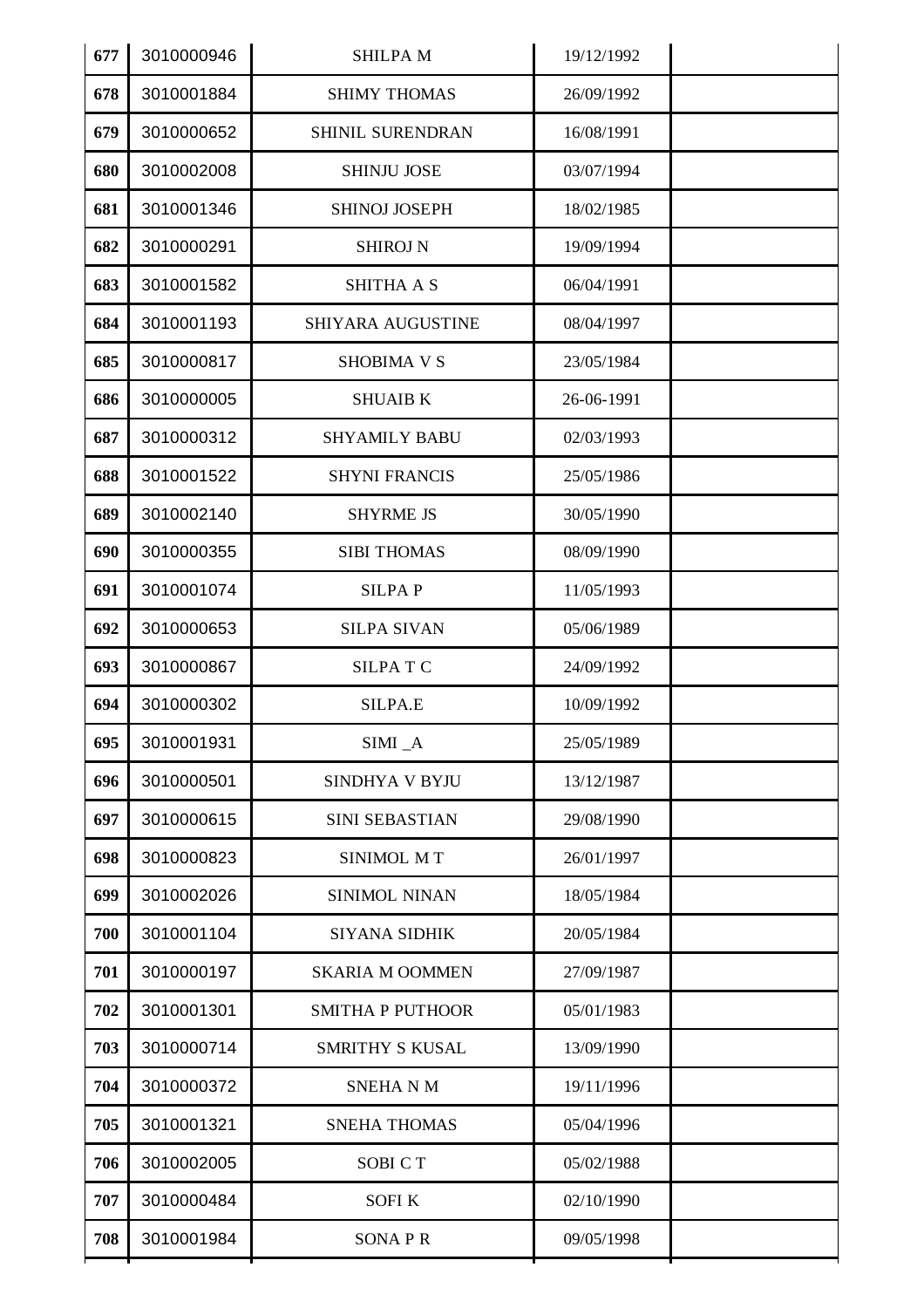| 709 | 3010001450 | <b>SONA SUNNY</b>       | 10/12/1994 |  |
|-----|------------|-------------------------|------------|--|
| 710 | 3010000558 | SONAL SINGH             | 20/10/1992 |  |
| 711 | 3010001141 | <b>SONIA JOSE</b>       | 22/05/1985 |  |
| 712 | 3010000669 | <b>SONIA K G</b>        | 22/02/1995 |  |
| 713 | 3010000753 | <b>SONU JAISWAL</b>     | 17/02/1993 |  |
| 714 | 3010001388 | <b>SOPHY VARGHESE</b>   | 18/10/1990 |  |
| 715 | 3010001120 | <b>SOUMYA A P</b>       | 25/05/1984 |  |
| 716 | 3010001122 | SOUMYA C S              | 21/03/1997 |  |
| 717 | 3010001951 | SOUMYA CHRIST C U       | 22/11/1990 |  |
| 718 | 3010000054 | SOUMYA T VARGHESE       | 08/03/1999 |  |
| 719 | 3010000441 | <b>SRAVYAM</b>          | 11/12/1994 |  |
| 720 | 3010001046 | <b>SREEDARSH K</b>      | 04/08/1997 |  |
| 721 | 3010000924 | SREEDEVI C S            | 20/04/1997 |  |
| 722 | 3010001995 | <b>SREEDEVI J</b>       | 28/12/1995 |  |
| 723 | 3010000878 | <b>SREEJA J</b>         |            |  |
| 724 | 3010001416 | <b>SREEKALA</b>         | 23/04/1986 |  |
| 725 | 3010000097 | <b>SREEKUMARK</b>       | 30/04/1987 |  |
| 726 | 3010000146 | <b>SREELAL S</b>        | 02/06/1992 |  |
| 727 | 3010000989 | <b>SREELEKHA S</b>      | 18/11/1993 |  |
| 728 | 3010000634 | <b>SREERAGPB</b>        | 13/10/1995 |  |
| 729 | 3010000936 | <b>SREERAJKR</b>        | 07/05/1996 |  |
| 730 | 3010001230 | <b>SREEVALLY G S</b>    | 10/07/1994 |  |
| 731 | 3010000337 | <b>SRUTHI AK</b>        | 18/05/1996 |  |
| 732 | 3010000894 | <b>SRUTHIK</b>          | 30/05/1998 |  |
| 733 | 3010000204 | SRUTHI K. K.            | 12/03/1993 |  |
| 734 | 3010001414 | <b>SRUTHIM</b>          | 22/02/1995 |  |
| 735 | 3010000941 | <b>SRUTHI MR</b>        | 18/01/1993 |  |
| 736 | 3010000617 | <b>SRUTHI S JAYADEV</b> | 15/08/1994 |  |
| 737 | 3010000812 | <b>SRUTHI SABU</b>      | 28/02/1990 |  |
| 738 | 3010000115 | SRUTHI SHANMUGHAM       | 23/04/1994 |  |
| 739 | 3010001949 | <b>SRUTHI SIVAN</b>     | 17/08/1995 |  |
| 740 | 3010000143 | <b>SRUTHI V S</b>       | 27/12/1986 |  |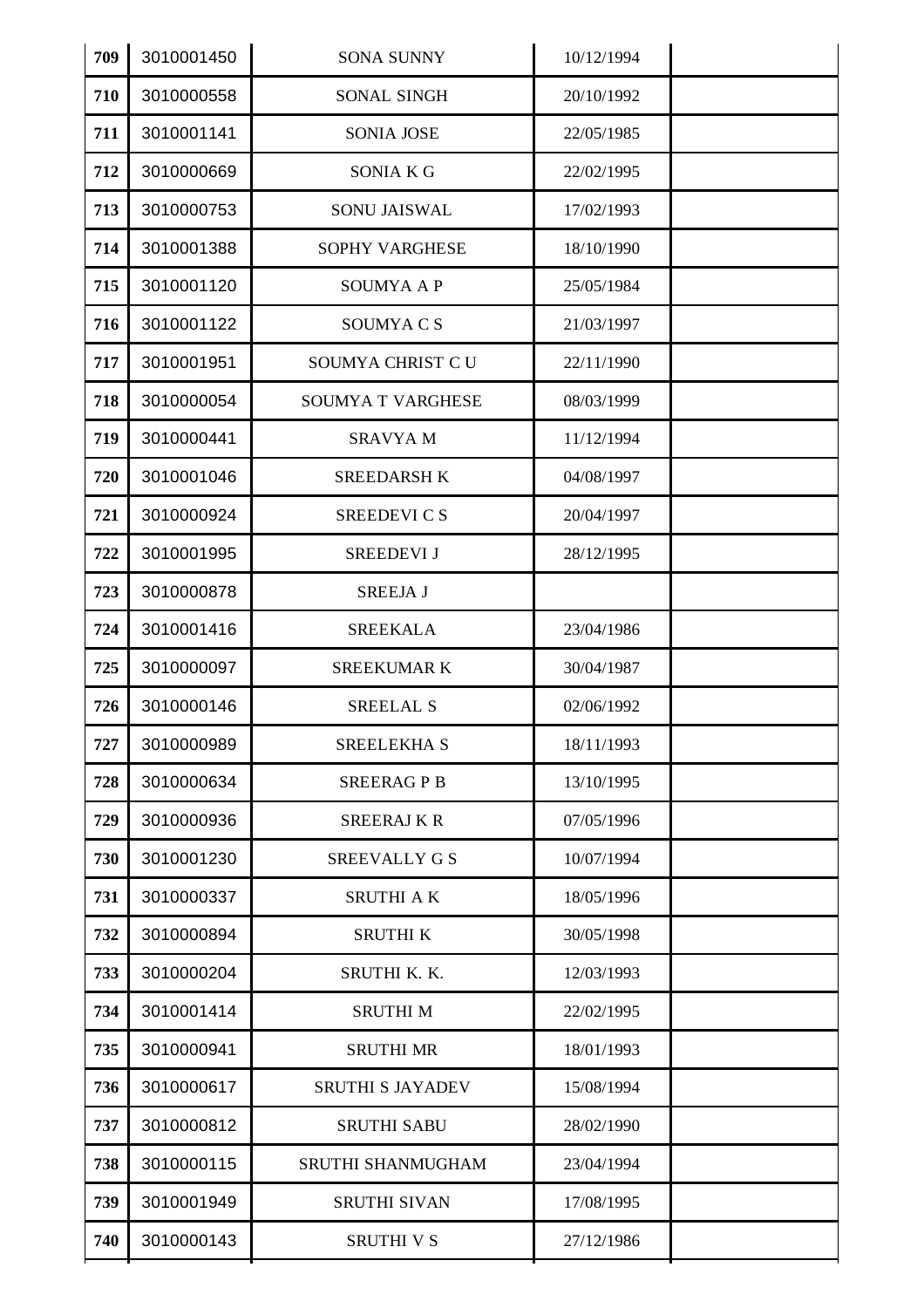| 741 | 3010000620 | <b>SRUYHI S JAYADEV</b>    | 15/08/1994 |  |
|-----|------------|----------------------------|------------|--|
| 742 | 3010001334 | <b>STELNA JOSE</b>         | 29/05/1994 |  |
| 743 | 3010002052 | <b>STEPHIN</b>             | 18/08/1992 |  |
| 744 | 3010002111 | <b>STEPHIN ROSE</b>        | 26/04/1995 |  |
| 745 | 3010000643 | STEPHY CHRISTO             | 22/05/1993 |  |
| 746 | 3010001358 | <b>STEPHY J BABU</b>       | 03/08/1993 |  |
| 747 | 3010000306 | <b>SUCHITRA SURESH</b>     | 09/04/1990 |  |
| 748 | 3010001612 | <b>SUHANA N RASAK</b>      | 21/05/1996 |  |
| 749 | 3010000427 | SUHRABI.K.P                | 24/08/1991 |  |
| 750 | 3010000128 | <b>SUJISHNAP</b>           | 22/10/1995 |  |
| 751 | 3010001109 | <b>SUKANYA A S</b>         | 12/03/1994 |  |
| 752 | 3010001423 | <b>SUKANYA RAJEEV S</b>    | 08/01/1994 |  |
| 753 | 3010000187 | <b>SUKANYA SURESH K M</b>  | 13/12/1995 |  |
| 754 | 3010000722 | <b>SUMAN KUMARI</b>        | 22/10/1994 |  |
| 755 | 3010001728 | SUMITHA. S. BABU           | 13/01/1992 |  |
| 756 | 3010001927 | <b>SUNEESHA SUKU S S</b>   | 26/01/1994 |  |
| 757 | 3010001032 | <b>SUNIL APPUKUTTAN</b>    | 07/09/1984 |  |
| 758 | 3010001402 | <b>SUNILA KUMARI S</b>     | 21/08/1990 |  |
| 759 | 3010001145 | <b>SUNITHAM</b>            | 27/02/1989 |  |
| 760 | 3010000328 | <b>SUNSHY C SUNNY</b>      | 30/05/1993 |  |
| 761 | 3010002027 | <b>SURABHIM</b>            | 21/01/1996 |  |
| 762 | 3010000775 | SURENDRA SINGH DEPAWAT     | 04/01/1987 |  |
| 763 | 3010000462 | <b>SURYA JOHNSON</b>       | 05/09/1997 |  |
| 764 | 3010001415 | <b>SURYA RADHAKRISHNAN</b> | 11/06/1990 |  |
| 765 | 3010002023 | <b>SURYA SIVANATH P</b>    | 26/09/1994 |  |
| 766 | 3010000754 | <b>SURYA SUDARSANAN</b>    | 09/05/1984 |  |
| 767 | 3010001110 | <b>SUSAN JOHN</b>          | 24/01/1994 |  |
| 768 | 3010000988 | <b>SUSHAMA K</b>           | 25/05/1988 |  |
| 769 | 3010000730 | <b>SUSHITHA A N</b>        | 13/04/1993 |  |
| 770 | 3010000502 | <b>SUVARNA BALAN</b>       | 06/10/1994 |  |
| 771 | 3010000480 | <b>SUVARNA S</b>           | 15/07/1989 |  |
| 772 | 3010000560 | <b>SUVARNA. N</b>          | 22/01/1996 |  |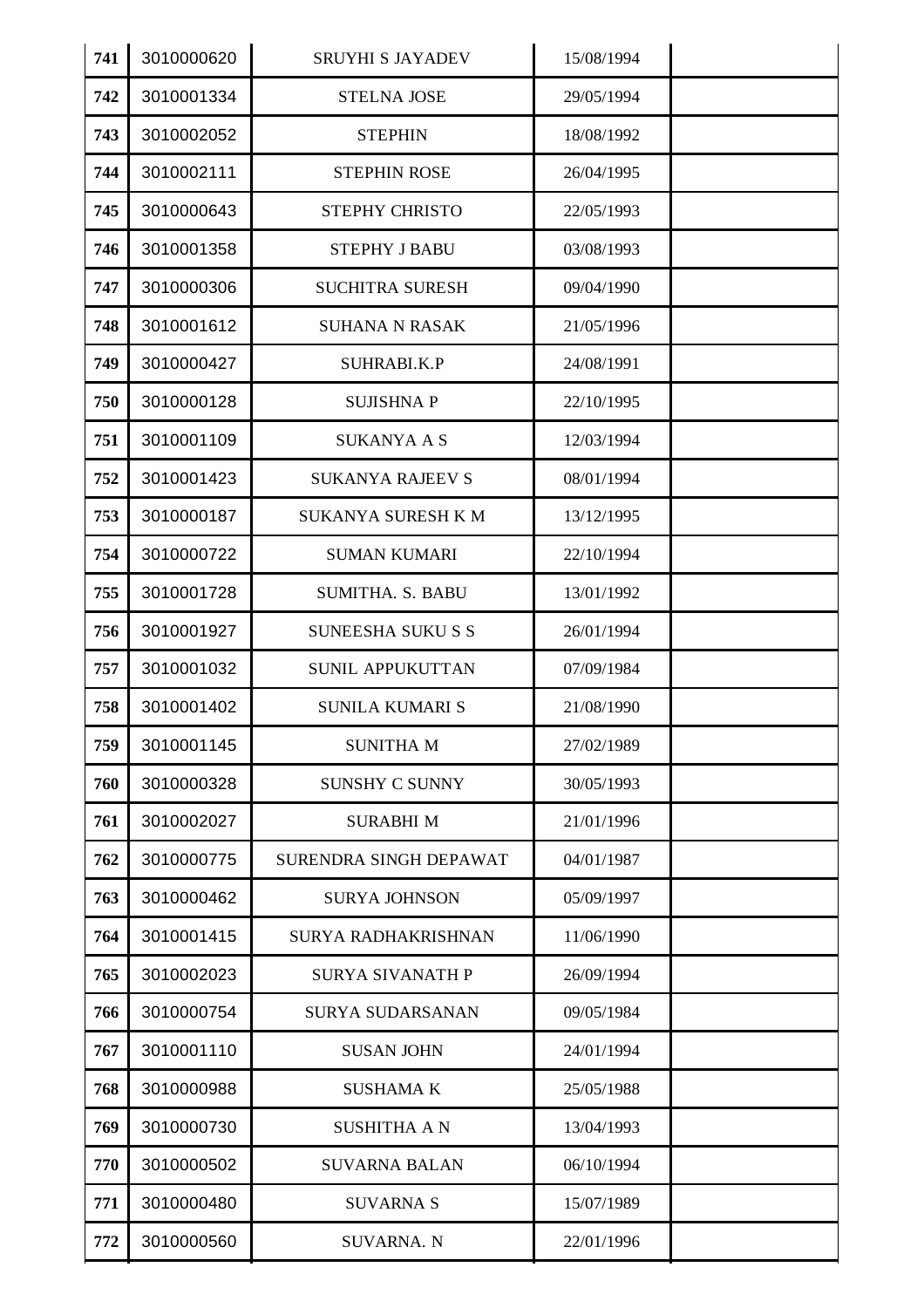| 773 | 3010000296 | <b>SWAPNA S</b>                            | 30/05/1992 |  |
|-----|------------|--------------------------------------------|------------|--|
| 774 | 3010000172 | <b>SWATHI CP</b>                           | 07/03/1998 |  |
| 775 | 3010000673 | SWATHI KRISHNA K P                         | 09/06/1995 |  |
| 776 | 3010002123 | <b>SWATHIPP</b>                            | 04/06/1997 |  |
| 777 | 3010000930 | <b>SYAMA K S</b>                           | 17/10/1995 |  |
| 778 | 3010000959 | <b>SYAMA TM</b>                            | 22/05/1987 |  |
| 779 | 3010001740 | <b>SYAMILI KS</b>                          | 12/03/1987 |  |
| 780 | 3010001920 | SYAMILI P C                                | 20/01/1991 |  |
| 781 | 3010001936 | <b>SYAMILI R</b>                           | 22/05/1997 |  |
| 782 | 3010000375 | <b>SYAMLIK</b>                             | 10/02/1994 |  |
| 783 | 3010001720 | TEENA KOTTACKALPARAMPIL<br><b>VARGHESE</b> | 24/08/1987 |  |
| 784 | 3010001524 | <b>TELSEETHA LEON</b>                      | 05/02/1982 |  |
| 785 | 3010002089 | TESSY MARY THOMAS                          | 18/10/1991 |  |
| 786 | 3010002114 | <b>TESY DAS P</b>                          | 20/12/1992 |  |
| 787 | 3010001090 | THANEESWARI P                              | 01/02/1997 |  |
| 788 | 3010000192 | THANOOJA J                                 | 20/01/1990 |  |
| 789 | 3010000684 | THANZEELA ABDUL SALAM                      | 30/06/1997 |  |
| 790 | 3010000342 | <b>THARA JOBY</b>                          | 29/11/1990 |  |
| 791 | 3010000704 | THASLY N P                                 | 29/06/1985 |  |
| 792 | 3010001633 | THEERTHAKRISHNAN A V                       | 31/10/1990 |  |
| 793 | 3010002134 | THOMASKUTTY P BABU                         | 30/07/1988 |  |
| 794 | 3010000300 | THRESSIA ALEXANDER                         | 06/10/1990 |  |
| 795 | 3010001766 | <b>TIJOMON THOMAS</b>                      | 22/04/1986 |  |
| 796 | 3010001994 | <b>TINA BABY</b>                           | 24/05/1987 |  |
| 797 | 3010001883 | <b>TINTU</b>                               | 13/03/1985 |  |
| 798 | 3010001760 | TINU MARIA ALOYSIUS                        | 06/07/1990 |  |
| 799 | 3010002104 | <b>UDAYA PAULOSE</b>                       | 01/11/1992 |  |
| 800 | 3010001320 | UMA U C                                    | 10/05/1994 |  |
| 801 | 3010002155 | <b>UMAIBA K M</b>                          | 22/09/1991 |  |
| 802 | 3010000080 | <b>UNNIMAYA P T</b>                        | 02/05/1997 |  |
| 803 | 3010000794 | <b>VAISHNA KM</b>                          | 29/09/1995 |  |